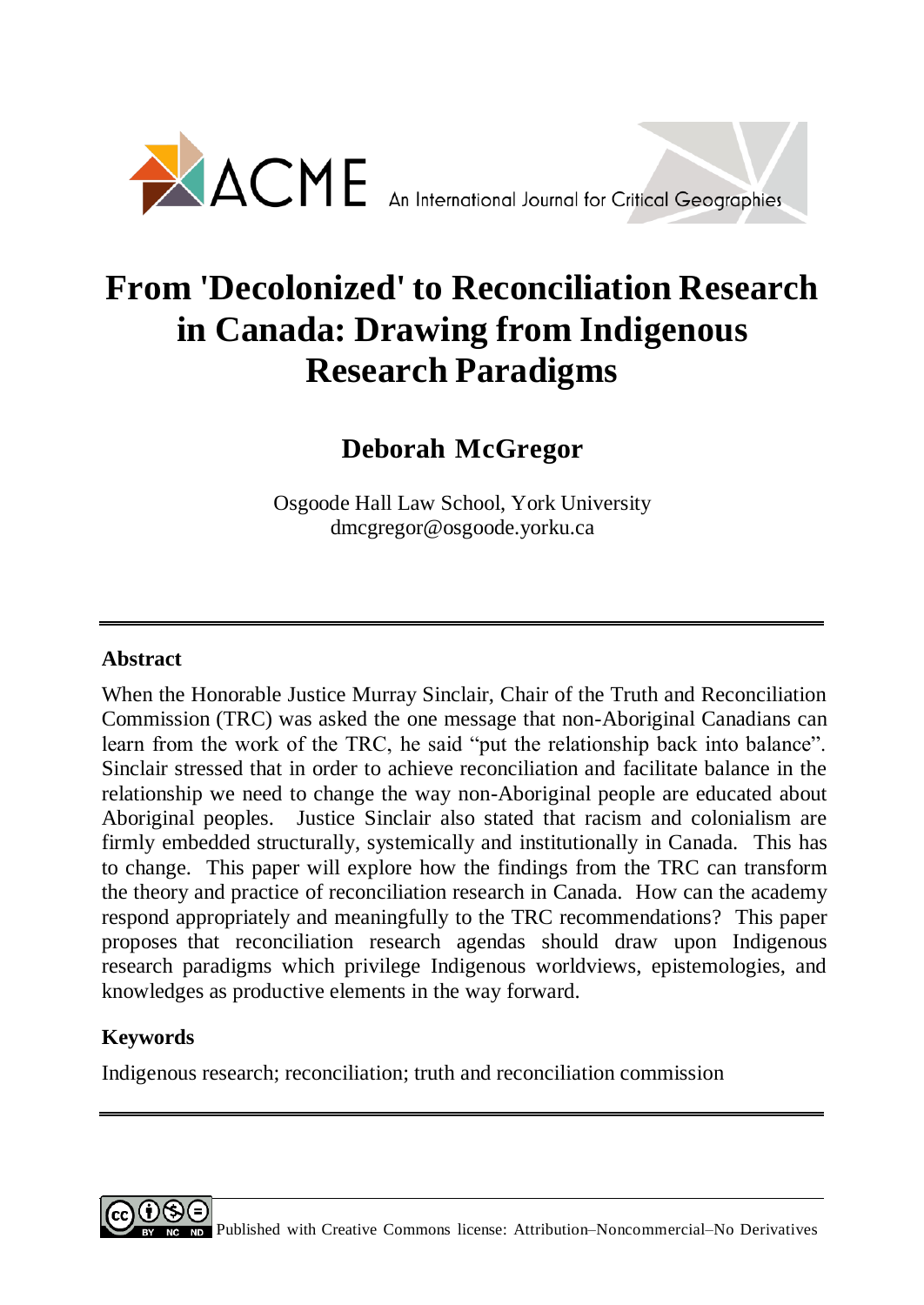#### **Introduction: Understanding (Studying) the Problem**

For much of our history, all Canadian children—Aboriginal and non-Aboriginal alike—were taught that Aboriginal people were inferior, savage, and uncivilized, and that Aboriginal languages, spiritual beliefs, and ways of life were irrelevant. Aboriginal people were depicted as having been a dying race, saved from destruction by the intervention of humanitarian Europeans. Since little that was taught about Aboriginal people was positive, the system led non-Aboriginal people to believe they were inherently superior. (TRC 2012, p. 3-4).

In Canada there have been numerous Indigenous public commissions and inquiries established to address the problems faced by Indigenous peoples. These public inquiries covered a range of topic areas and ultimately sought ways to achieve justice. One of the most significant public commissions was the Royal Commission on Aboriginal Peoples (RCAP). Established in 1991, the RCAP's primary mandate was to examine the question "What are the foundations of a fair and honorable relationship between the Aboriginal and non-Aboriginal people of Canada?" (RCAP 1996, x). The final report (five volumes, 4000 pages and over 440 recommendations) was released in 1996 and its primary conclusion was that, "The main policy direction [i.e., the assimilation of Aboriginal culture], pursued for more than 150 years, first by colonial then by Canadian governments, has been wrong" (RCAP 1996, x). The RCAP is now two decades old and although many of the challenges described in the reports and subsequent recommendations remain unresolved and unfulfilled, RCAP did reveal that the relationship between Aboriginal and non-Aboriginal peoples is "distorted" and that this distortion has had devastating and terrible consequences for Aboriginal peoples (RCAP 1996).

In response to RCAP's findings and the subsequent attention paid to the harmful legacy of residential schools in particular, in 1998, Jane Stewart (Minister of Indian and Northern Development at the time) delivered the "Statement of Reconciliation: Learning from the Past" document, in which the government recognized the harm caused to Aboriginal peoples, their families, communities and societies by the residential school system (INAC 2010a). Subsequent to this, the Indian Residential Schools Settlement Agreement (IRSSA) was announced in 2006. As an agreement between the Government of Canada and the approximately 86,000 Aboriginal people who attended residential schools, the IRSSA represents the largest class action settlement in Canadian history and recognizes the harm that was inflicted upon the children who were removed from their families and communities.

On June 11, 2008, then Prime Minister Stephen Harper finally apologized on behalf of the Government of Canada for the residential schools system and the harm it caused to Aboriginal peoples (INAC 2010b). In addition, and as part of the IRSSA, the Truth and Reconciliation Commission of Canada (TRC) was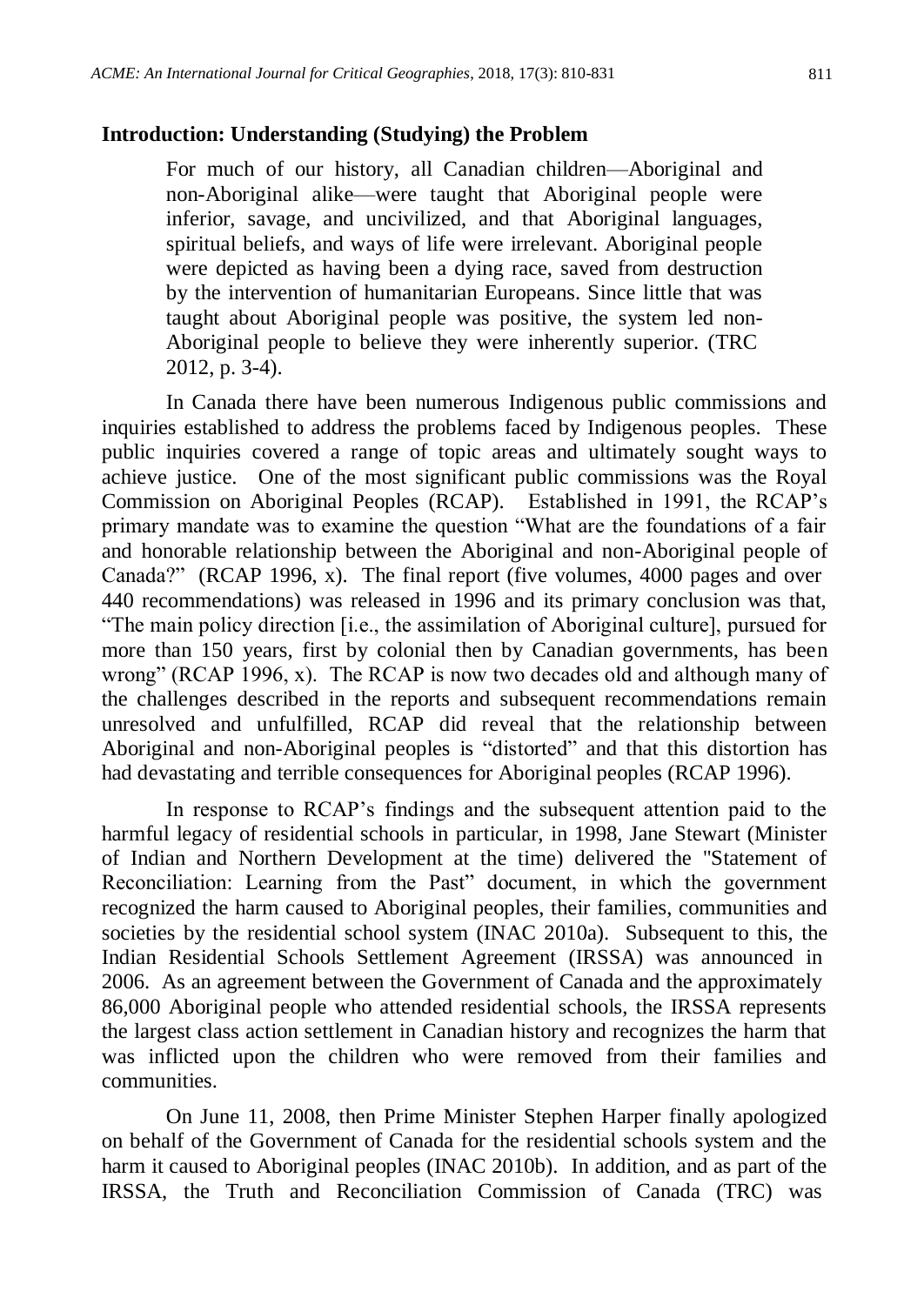established in 2008 under the terms of the IRSSA (AFN 2013). The mandate of the TRC was to:

- reveal to Canadians the complex truth about the history and the ongoing legacy of the church-run residential schools, in a manner that fully documents the individual and collective harms perpetrated against Aboriginal peoples, and honours the resilience and courage of former students, their families, and communities; and
- guide and inspire a process of truth and healing, leading toward reconciliation within Aboriginal families, and between Aboriginal peoples and non-Aboriginal communities, churches, governments, and Canadians generally. The process was to work to renew relationships on a basis of inclusion, mutual understanding, and respect. (TRC 2015a, 27)

After a challenging start and the resignation of the original three commissioners, three replacement commissioners were appointed in 2009: Justice Murray Sinclair (Chair), Chief Wilton Littlechild, and Dr. Marie Wilson. The results of their daunting task have been followed up by the establishment in 2015 of a National Center for Truth and Reconciliation (NCTR). The Center's purpose is to house TRC-related materials for public education and research. Currently hosted by the University of Manitoba, it aims at supporting further research efforts to ensure that:

- survivors and their families have access to their own history;
- educators can share the residential school history with new generations of students;
- researchers can delve more deeply into the residential school experience and legacy;
- the public can access historical records and other materials to help foster reconciliation and healing; and
- the history and legacy of the residential school system are never forgotten. (TRC 2015a, 37)

The RCAP was not the first instance in which the residential school experience was studied at length. The residential school system has been the topic of scholarly research for decades (Furniss 1995, Haig-Brown 1998, Miller 1996, Regan 2010). The TRC distinguished itself by engaging with over 7,000 survivors, whose voices were otherwise largely missing from the historical record. Indigenous knowledge, ceremonies and meticulous attention to Indigenous protocols were observed by the TRC in its work, setting a high standard for future endeavours of such a sensitive and political nature.

The process undertaken by the TRC required adherence to the highest ethical standards and observance of varied Indigenous protocols. A variety of risks associated with participating in the process had to be addressed. Asking survivors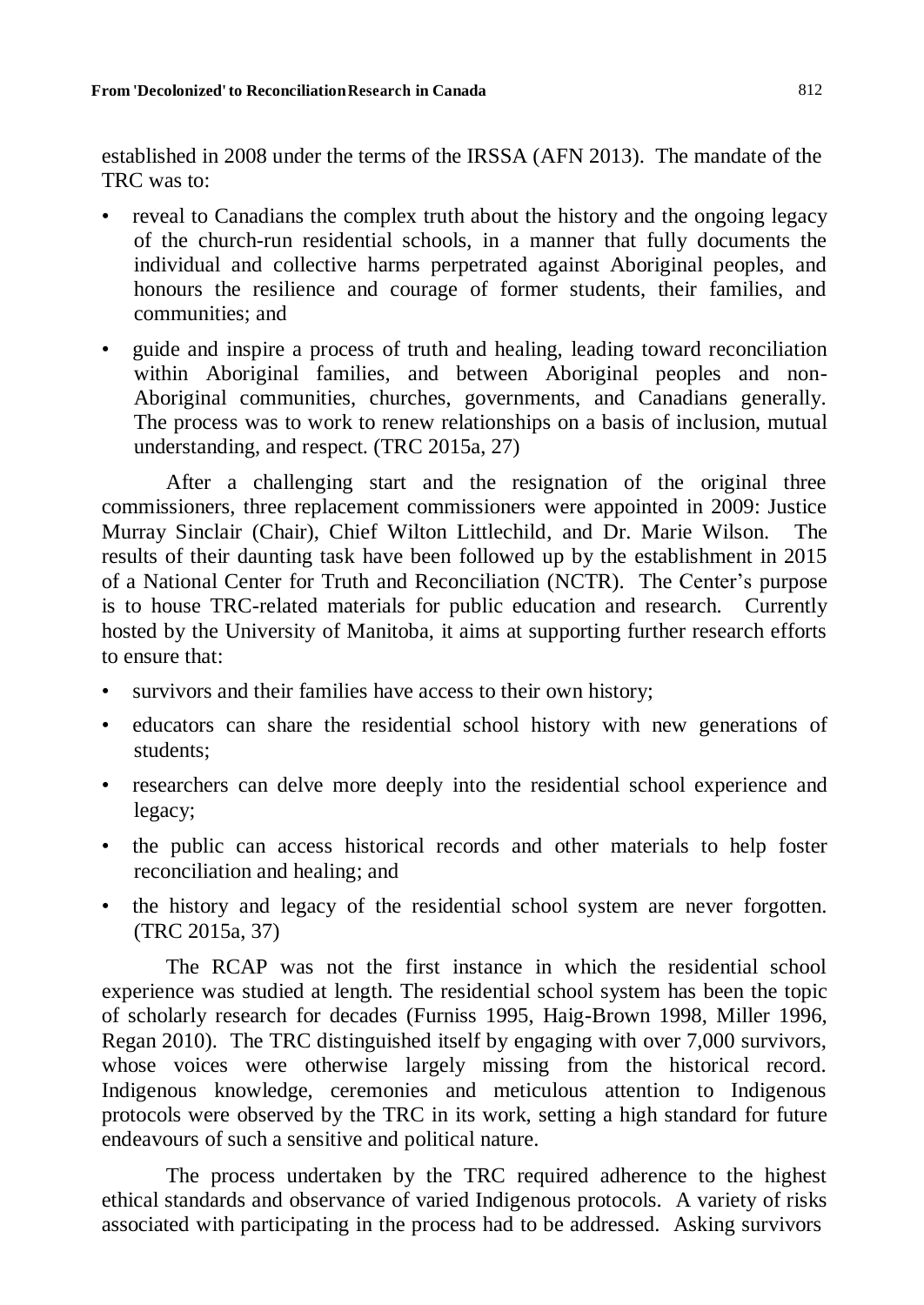to relate detailed truths of their experiences, for example, involved the very real potential for re-traumatizing those survivors. Some of the strategies employed by the TRC may serve as a model which could be utilized to inform future academic 'decolonizing' research. In addition to the 94 recommendations set out by the TRC, the NCTR will utilize its collection of assembled resources to assist in guiding a variety of future research endeavours.

Can the example of the TRC and its recommendations change what Canada knows of Indigenous peoples? Can the TRC, through education, offer an opportunity to systemically alter the way research is conducted in relation to Indigenous peoples in this country? The purpose of the TRC was not to 'decolonize' research per se, yet in a way the TRC's recommendations did seek to deconstruct the highly colonial relationship between Indigenous and non-Indigenous peoples in Canada. This paper will not describe the TRC process as such (see instead www.trc.ca), but will explore how the TRC's findings might be applied in transforming the theory and practice of academic research in relation to Indigenous peoples. It will address questions such as: How can the academy respond appropriately and meaningfully to the TRC's recommendations? What spaces for improved Indigenous research currently exist in post-secondary institutions upon which we can build? What are key challenges to be faced in this process? How can such challenges be overcome?

#### **Cultural Genocide: Getting Rid of the "Indian Problem"**

After seven years of listening to the experiences of residential school survivors, and combing through thousands of pages of documents, the TRC found that Canada remains structurally, systemically and institutionally racist and colonial. Systemically, the child welfare, education, health and justice systems have failed Aboriginal peoples profoundly. The TRC found that:

> The closing of the schools did not bring the residential school story to an end. Their legacy continues to this day. It is reflected in the significant disparities in education, income, and health between Aboriginal people and other Canadians—disparities that condemn many Aboriginal people to shorter, poorer, and more troubled lives. The legacy is also reflected in the intense racism and the systemic discrimination Aboriginal people regularly experience in this country....The beliefs and attitudes that were used to justify the establishment of residential schools are not things of the past: they continue to animate official Aboriginal policy today. (TRC 2015b, 103-104)

These findings are similar to those issued by RCAP two decades earlier, as noted above. The TRC found the residential school system was implemented within the context of other coherent "Aboriginal policies", of the original colonial and later Canadian governments, whose clear intent in this regard was the *cultural*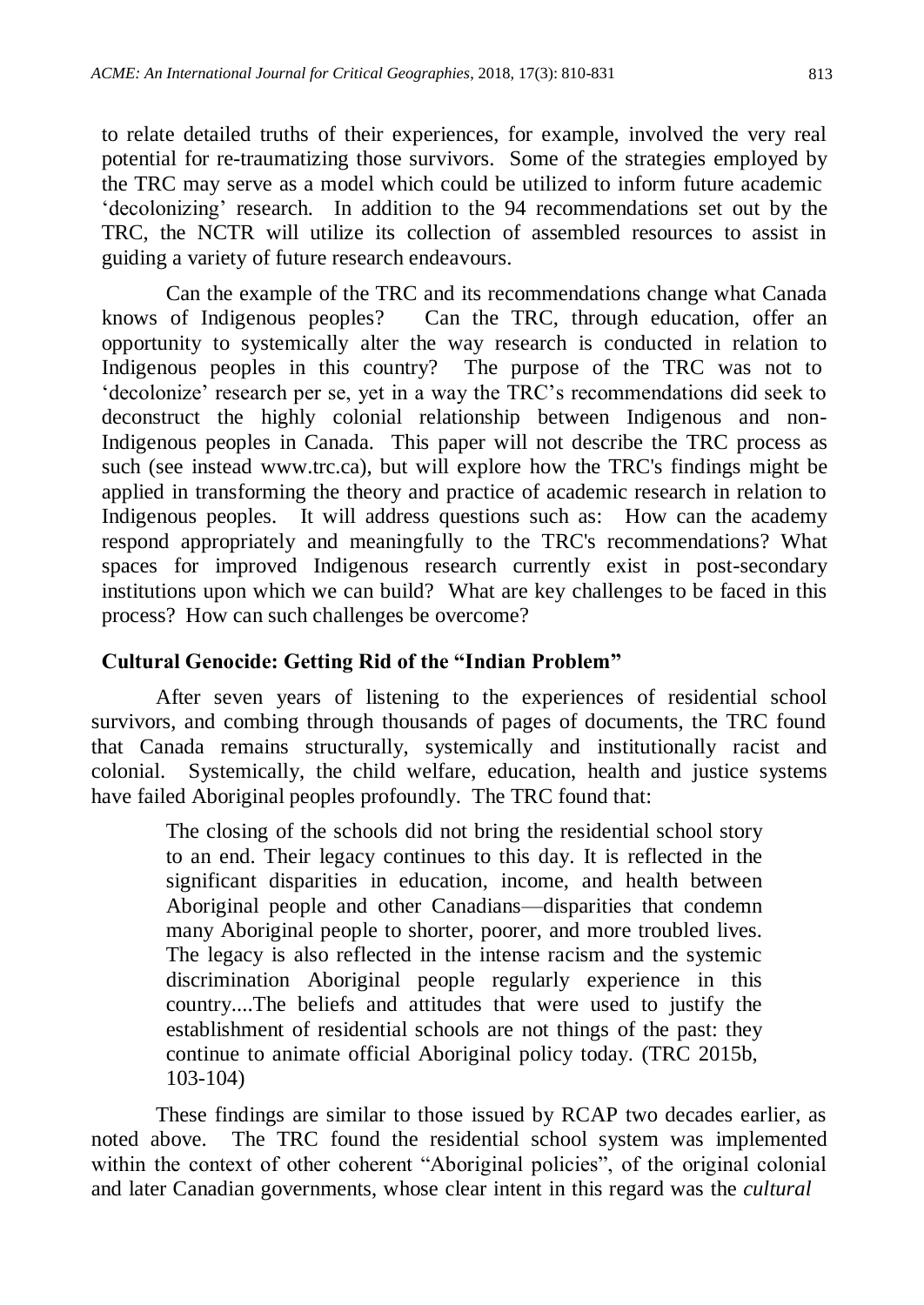*genocide* of Indigenous peoples in Canada, in order to obtain lands and resources and get rid of the "Indian problem". The TRC (2015a, 1) reached its stark conclusion on Canada's efforts in this regard as follows, beginning by defining cultural genocide as:

…the destruction of those structures and practices that allow the group to continue as a group. States that engage in cultural genocide set out to destroy the political and social institutions of the targeted group. Land is seized, and populations are forcibly transferred and their movement is restricted. Languages are banned. Spiritual leaders are persecuted, spiritual practices are forbidden, and objects of spiritual value are confiscated and destroyed. And, most significantly to the issue at hand, families are disrupted to prevent the transmission of cultural values and identity from one generation to the next.

In its dealing with Aboriginal people, Canada did all these things.

Furthermore, the TRC found that "The Canadian government pursued this policy of cultural genocide because it wished to divest itself of its legal and financial obligations to Aboriginal people and gain control over their land and resources. If every Aboriginal person were "absorbed into the body politic," there would be no reserves, no Treaties, and no Aboriginal rights (TRC 2015b, 6).

These findings are neither very comforting nor very surprising if you are an Indigenous person in Canada. To non-Indigenous citizens, the above statement may seem rather chilling, particularly living in a country that prides itself on openness and tolerance. Yet there is no doubt that attempts at cultural genocide have been ongoing for generations, and that, as elsewhere, this was predicated on so-called "existing knowledge" which showed that Indigenous peoples were inferior, "savage" and in need of civilization (TRC 2012), along with an overwhelming desire to obtain Indigenous resources. As part of this process, the residential school system was based on an assumption that European civilization and Christian religions were superior to Aboriginal culture and spirituality, which was seen as being savage and brutal (TRC 2015, 5). Unfortunately, as Indigenous scholars have pointed out, such views were supported by research conducted by non-Indigenous peoples (Kovach 2009, Smith 1999, Tuck 2009). Kovach writes:

In the colonization of Indigenous people, science was used to support an ideological and racist justification for subjecting Indigenous cultures and ways of knowing....The racism inherent in this evolutionary paradigm contributed to the genocidal policy towards Aboriginal peoples in the Americas. (Kovach 2009, 77)

It is true that some researchers claimed to be documenting and preserving the knowledge/language of vanishing peoples, but even these efforts proved harmful in their execution (Geniusz 2009).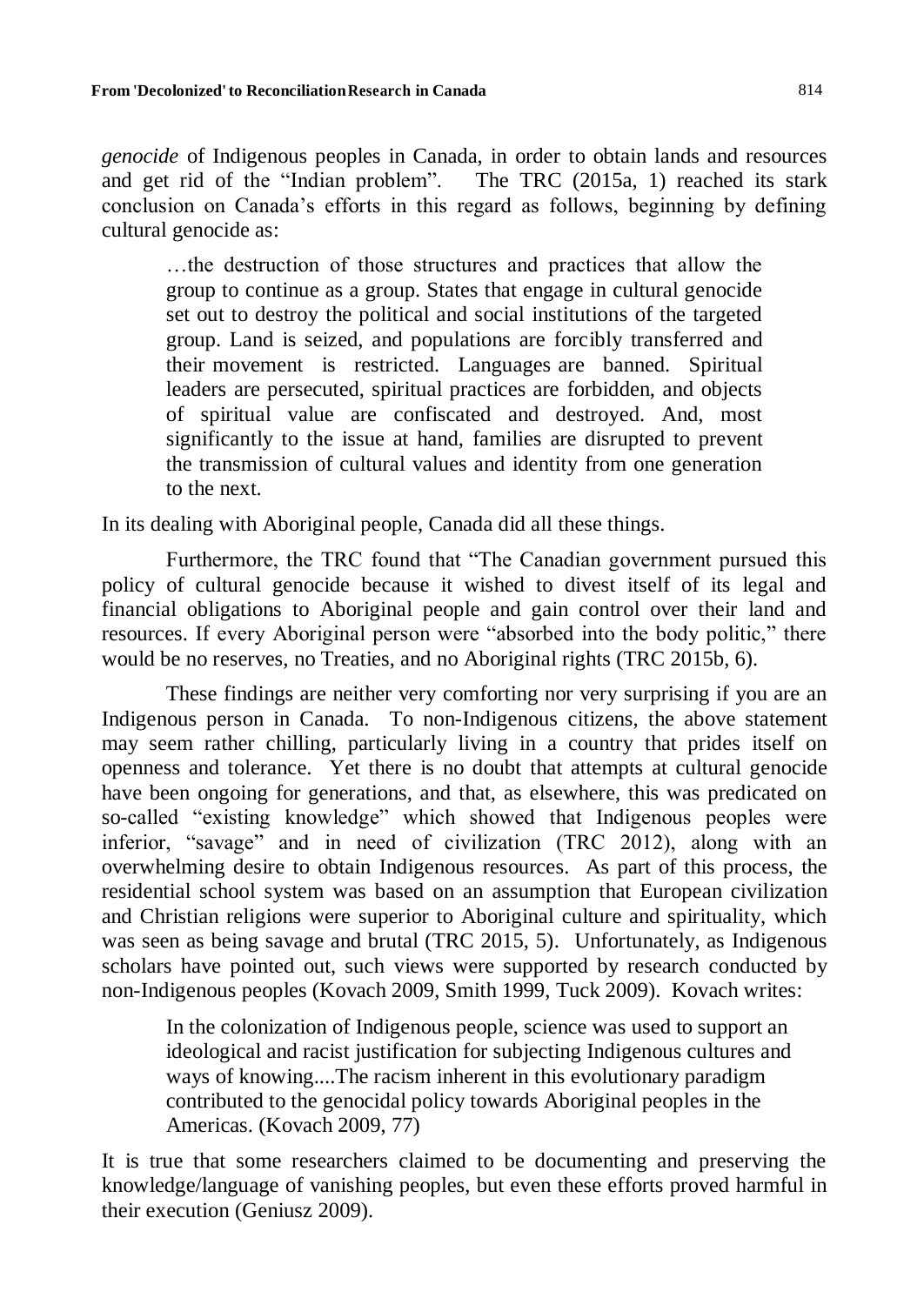There are many reasons for the racist and discriminatory attitudes directed toward Indigenous peoples, among which ignorance of Indigenous peoples and their realities is clearly prominent. Such attitudes, codified in law (*Indian Act*), policies ('civilization' and assimilation) and various practices, were intended to get rid of the 'Indian problem' by literally ridding Canada of the Indian. This ignorance was further fostered by scholarship that portrayed Indigenous peoples as a 'vanishing race' (Cole 1985), or as unfortunate victims of progress (Bodley 2008), or in need of assistance from the dominant race to civilize. Indigenous scholar Charles Menzies observes that "Research also means studying us, criticizing us, and ultimately ranking us in a hierarchical chain of development from savages to Eurocentric civilization" (Menzies 2013, 191). Eve Tuck expresses a similar view: "so many outsiders benefit from depicting communities as damaged" (Tuck 2009, 412). As the TRC noted, "Underlying these arguments was the belief that the colonizers were bringing civilization to savage people who could never civilize themselves" (TRC 2015b, 18).

As Sami scholar Rauna Koukanen (2007, 6) writes in her book, *Reshaping the University: Responsibility, Indigenous Epistemes, and the Logic of the Gift*, "Indifference and lack of understanding are indications that systemic racism exists" in academia. As such, the continued ignorance of Indigenous cultures and the conflicts they have endured is wilful, and in terms of research has meant the general exclusion of Indigenous voice in nearly all instances. Indigenous peoples have instead been viewed almost exclusively as research 'objects': participants and informants, but not as research leaders. Menzies, reflecting on his experience as an Indigenous anthropologist, calls for researchers "to stop using Indigenous peoples as a laboratory to test non-Indigenous theories and methods" (p.187). This longstanding government-sanctioned ethos continues to permeate every aspect of Canadian society:

Too many Canadians know little or nothing about the deep historical roots of these conflicts. This lack of historical knowledge has serious consequences for First Nations, Inuit, and Métis peoples, and for Canada as a whole. In government circles, it makes for poor public policy decisions. In the public realm, it reinforces racist attitudes and fuels civic distrust between Aboriginal peoples and other Canadians. (TRC 2015b, 114)

It might be reasonable to assume, given how Indigenous peoples have been 'researched' for centuries now on every imaginable topic, that the general ignorance of Indigenous peoples and cultures would not persist in academia and education the way it has among the general public. This is unfortunately not the case. In fact, research has contributed extensively to the oppression and marginalisation of Indigenous peoples (Smith 1999). Consider the following example: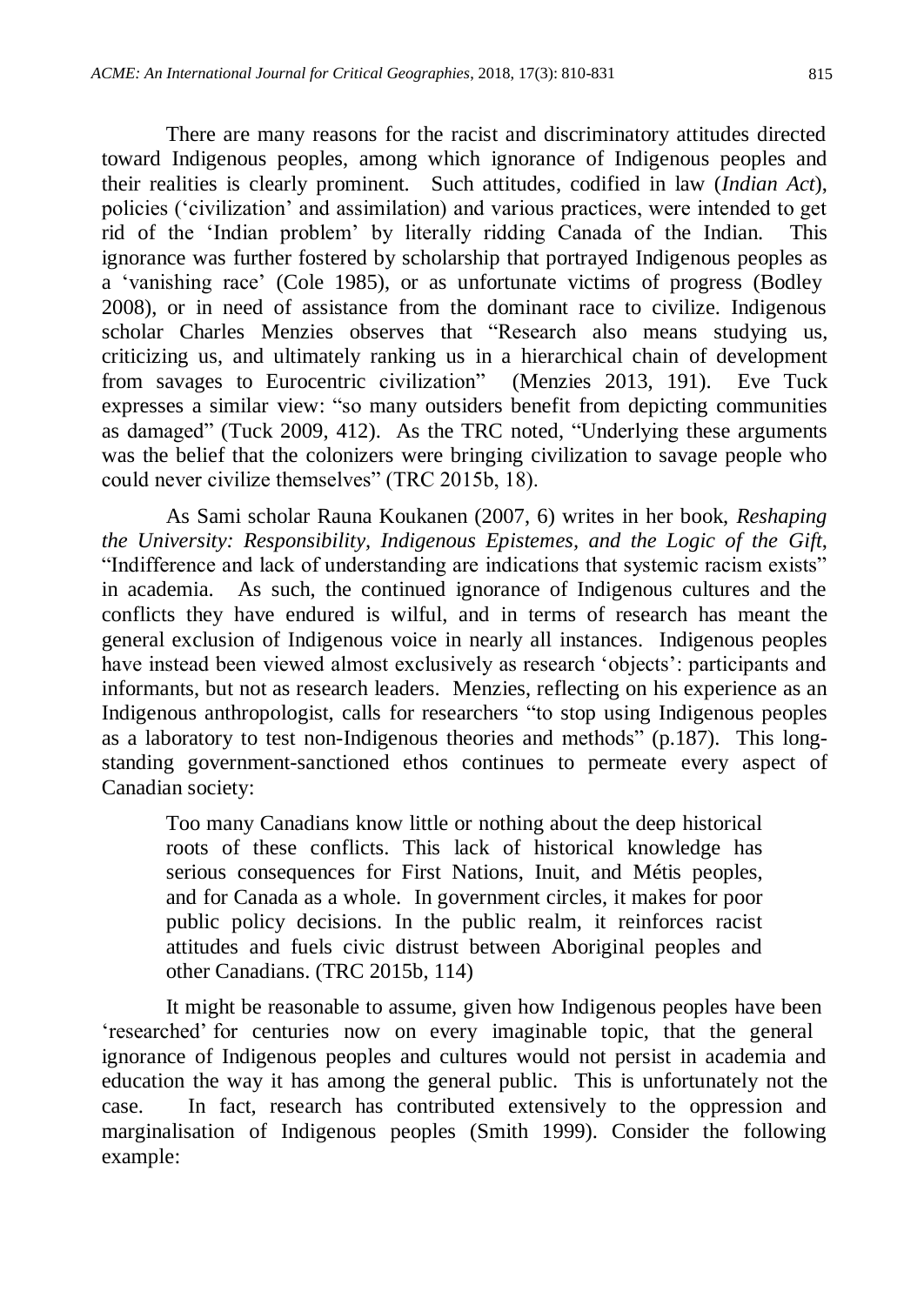In 2013, Dr. Ian Mosby, post-doctoral fellow and food historian at the University of Guelph, published a paper entitled Administering Colonial Science: Nutrition Research and Human Medical Experimentation in Aboriginal Communities and Residential Schools, 1942-1952. The paper reports how, for over a decade, government-sanctioned 'nutritional studies' were conducted in residential schools in Ontario and Manitoba. During these studies, children, as "controls", "…[were] being fed, for anywhere between two and five years, diets known to be nutritionally inadequate or, …[were] being actively denied certain types of dental care for the duration of the study" (p. 165). These studies were actually controlled experiments conducted by Canada's leading nutrition experts at the time in cooperation with Indian Affairs, but without the informed consent or even knowledge of the highly vulnerable subjects (primarily malnourished Indigenous children) and their parents. One such study was led by Tisdall Moore, a leading nutrition expert with Indian Affairs, in collaboration with University of Toronto anthropologist Gordon Brown. Mosby writes (p. 148):

…during the war and early postwar period – bureaucrats, doctors, and scientists recognized the problems of hunger and malnutrition, yet increasingly came to view Aboriginal bodies as "experimental materials" and residential schools and Aboriginal communities as kinds of "laboratories" that they could use to pursue a number of different political and professional interests. Nutrition experts, for their part, were provided with the rare opportunity to observe the effects of nutritional interventions (and non-interventions, as it turned out) on human subjects while, for Moore and others within the Indian Affairs and Indian Health Services bureaucracy, nutrition offered a new explanation for – and novel solutions to – the socalled "Indian Problems" of susceptibility to disease and economic dependency.

According to Mosby, this research was pursued in part because it suggested the heart of the "Indian problem" lay within Aboriginal people themselves, and that modern, scientific medical care was needed to take care of this problem. This in turn was all part of a broader drive to civilize and assimilate Indigenous peoples. He explains that (p.153):

…addressing the problems of poor health and malnutrition in Aboriginal communities was not only essential to protecting the white population from Indian "reservoirs" and "vectors" of diseases like tuberculosis – language that became a central justification of the work of Indian Health Services. It was also necessary to fulfil the longer-term goal of integrating and assimilating Aboriginal peoples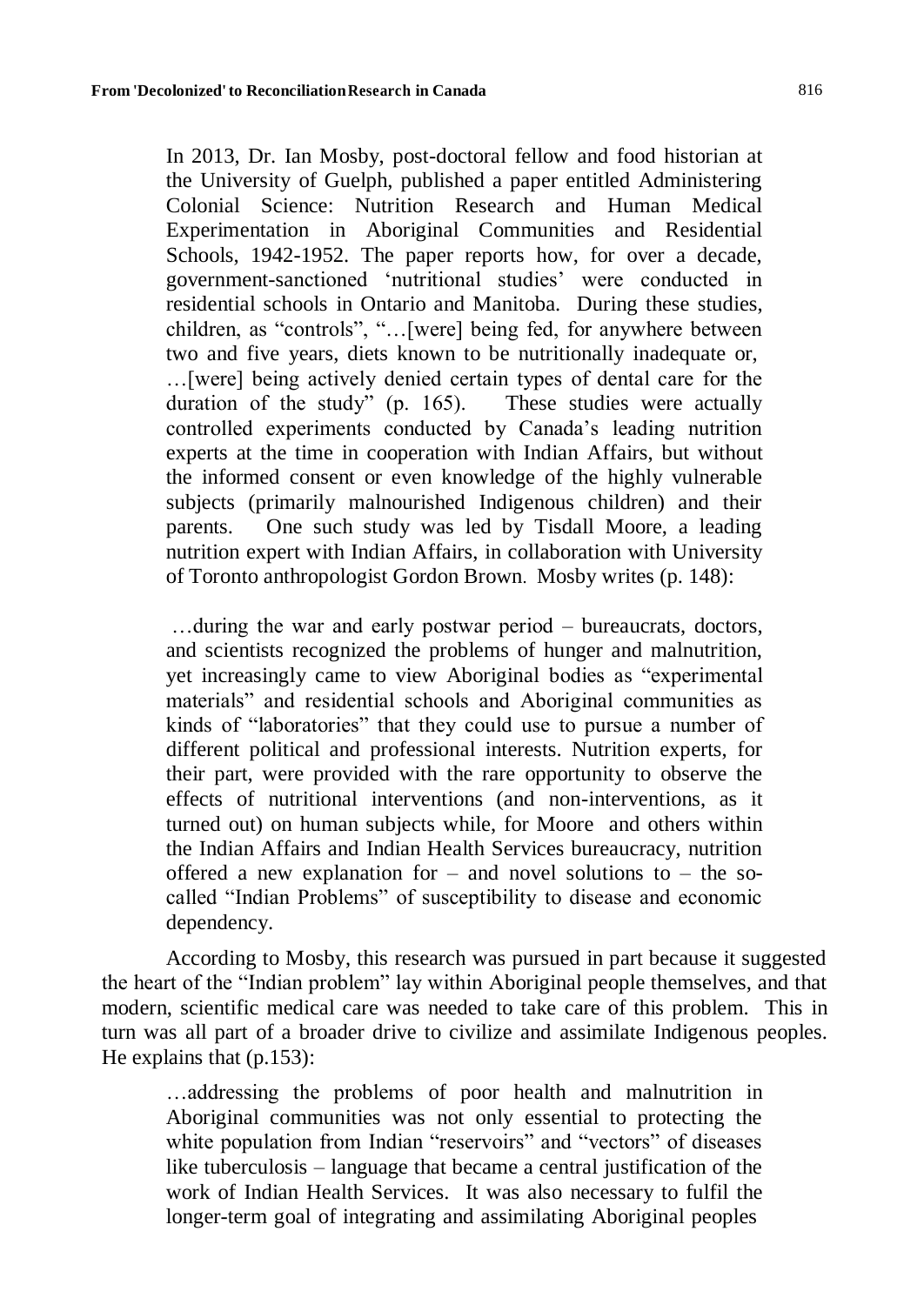into the Canadian population. The preferred solution was intervention by non-Aboriginal experts like doctors, dieticians, and social workers.

In the end, Mosby concludes that, although the studies seem to have advanced the careers of many non-Indigenous researchers, they did nothing to change the structural conditions that led to the malnutrition of Indigenous children. Rather, Mosby points out that although the stated goal was to address the problem of malnutrition in residential schools, the underlying intent was to study the "Indian problem". He concludes by saying (p. 172):

These experiments therefore must be remembered and recognized for what they truly were: one among many examples of a larger institutionalized and, ultimately, dehumanizing colonialist racial ideology that has governed Canada's policies towards and treatment of Aboriginal peoples throughout the twentieth century.

However incredible and terribly wrong such studies may seem to us, it is easy for the reader to decide that such things, although they occurred not very long ago, nevertheless occurred 'in the past', and would not be tolerated in the present day. Disturbingly, numerous authors argue that modern research into Indigenous peoples has not changed nearly as much as might be hoped. Cree scholar Margaret Kovach, in her work *Indigenous Methodologies: Characteristics, Conversations, and Contexts* (2009), states that current research has indeed not changed much at all, but "…has simply shape-shifted to fit the contemporary context" (p. 76). She writes (p. 28):

From an Indigenous perspective, the reproduction of colonial relationships persists inside institutional centers. It manifests itself in a variety of ways, most noticeably through western based policies and practices that govern research, and less explicitly through the cultural capital necessary to survive there. The result has been, and continues to be, that Indigenous communities are examined by non-Indigenous academics who pursue western research, on western terms. While we may currently be in a more inclusive moment of qualitative research, Indigenous communities are still being 'researched,' albeit with more political finesse.

Anaya (2014) asks the related question of why, if (as governments have repeatedly stated) so much research is conducted to "benefit the Indian", does ignorance prevail and quality of life outcomes remain tragically low for Indigenous peoples across Canada? Unacceptable conditions remain and horrific violence against Indigenous peoples continues throughout this country (Ambler 2014, NWAC 2010). Clearly, the so-called "Indian problem" has never been a problem of Indigenous peoples at all, but one of how they are viewed by non-Indigenous society.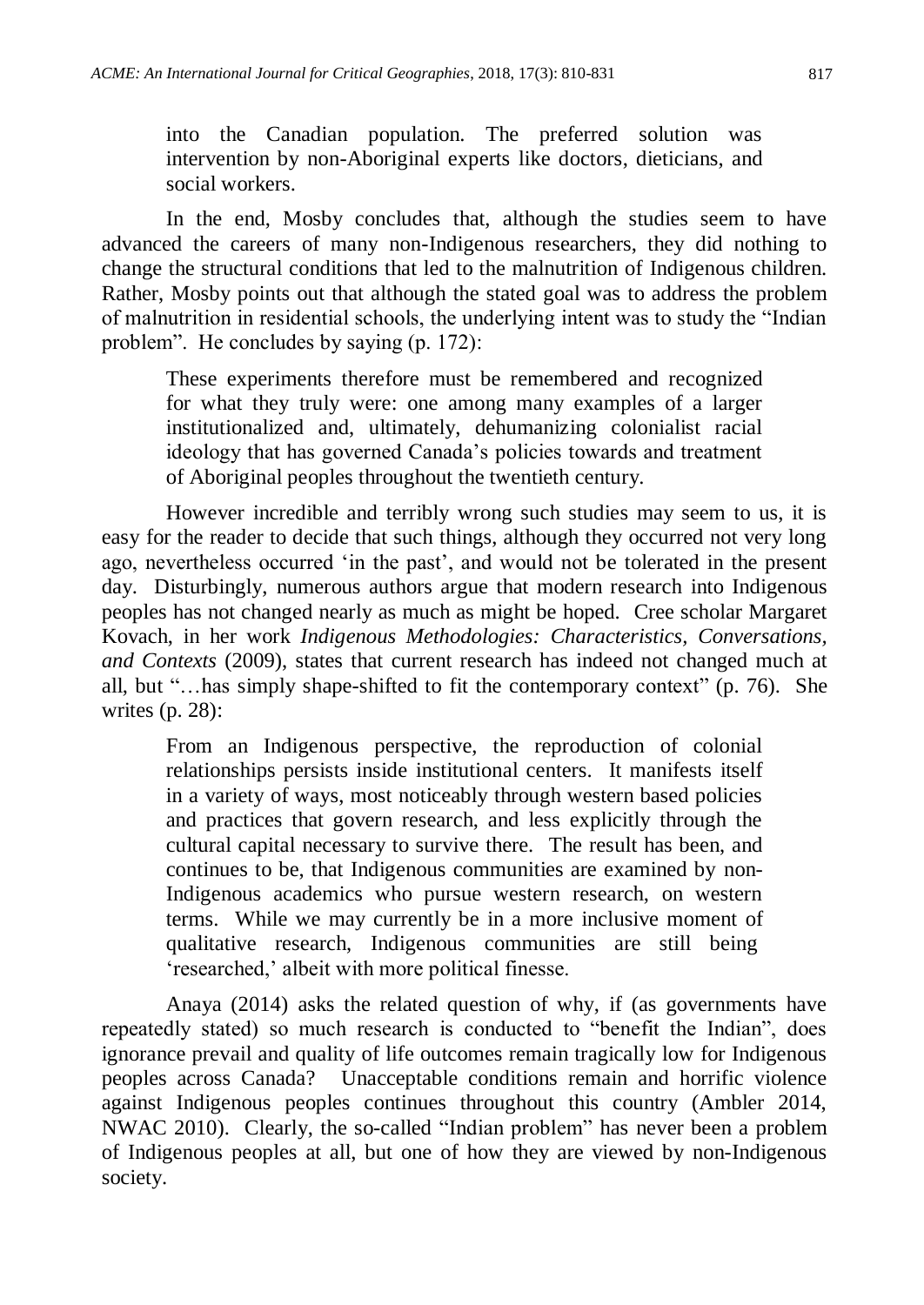Recognizing this, it then seems reasonable to ask how, given all the progress that *has* been made in Canada and numerous countries around the world in our understanding of racism and how to combat it, can this morally wrong and entirely counterproductive view of Indigenous peoples in Canada have persisted for so long? Kuokkanen (2007) offers some insight into this question. She states that, "…anti-racism discourse has taught us that racism is not limited to individual or overt acts; it also operates -and much more effectively- at the level of structures, and to the extent this is so, it becomes naturalized" (p. 6). This racism has thus become "rooted in underlying power structures" (p. 6). As long as the culture of these power structures remains unchanged, the racism will continue. The question then becomes: "How might the culture of racism within these structures be eradicated, and replaced with cultures of inclusion and respect?"

Menzies refers to the persistence of structural inequity and privilege as "colonial folklore", and points out that "dislodging colonial folklore...and dislodging privilege would involve more than good quality education, engaged teaching, or balanced academic writing" (p.188). The reluctance to relinquish power and privilege in academia exists among the "enlightened" in academia. Critical consciousness (of colonization) can act as a "diversion, distraction, which relieve the settler of feelings of guilt or responsibility, and conceal the need to give up land or power or privilege" (Tuck and Yang 2012, 21).

We must therefore begin to discuss the concept of 'decolonizing' conventional power structures, focussing particularly on decolonizing research methodologies.

#### **'Decolonizing' Indigenous Research**

Research is not neutral. Maori scholar Linda Tuhiwai Smith, in *Decolonizing Methodologies: Research and Indigenous Peoples* (1999), observes that "In other words, research is not an innocent or distant academic exercise but an activity that has something at stake and that occurs in a set of political and social conditions" (Smith 1999, 5). A first step in moving beyond current, one-sided, research methods is to develop 'decolonizing methodologies' which aim to unpack the impact of colonization on a very fundamental level - basic humanity. Smith observes that Indigenous peoples are often the most impoverished in society and are:

…constantly fed messages about their worthlessness, laziness, dependence and lack of 'higher' order qualities....the problem is that constant efforts by governments, states, societies and institutions to deny the historical formations of such conditions have simultaneously denied our claims to humanity, to having a history and to all sense of hope. (p.4)

To decolonize is to resist these forces of ongoing colonization and "remake" ourselves as Indigenous peoples (Laenui 2000). Colonized research that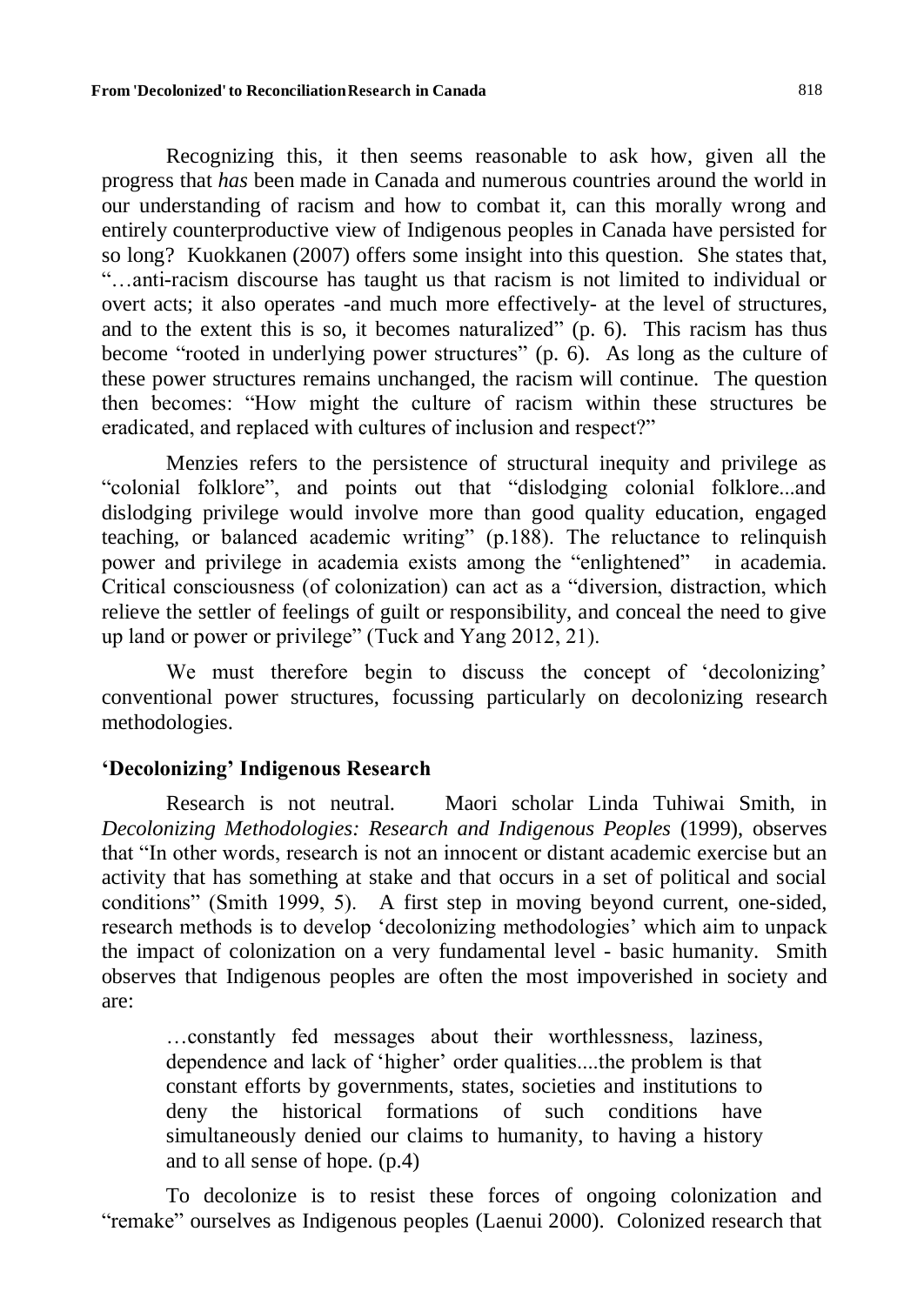continues to marginalize Indigenous peoples, epistemology and knowledges within research processes reproduces colonialism (Kovach 2009; Kuokkanen 2007). Decolonizing research means that "Indigenous peoples want to tell their own stories, write their own versions, in our own ways, for our own purposes" (Smith 1999, 28). Decolonizing research analyzes power differences and is necessary because colonial influences are persistent and pervasive. Decolonizing research approaches require constant attentiveness to colonial influences. The fact is, as Maori scholar Graham Smith observes, "I do not believe for an instant that we are in a post-colonial period. I do not think we have seen the last of colonialism; on the contrary, it is very much alive and well" (Smith 2000, 215).

Decolonizing research approaches and methodologies have had an impact on contemporary research involving Indigenous peoples, and will continue to do so by raising the observations and questions posed in the preceding pages. However, research that continues to present Indians as 'the problem' or Indians as 'deficient' or damaged (the 'deficiency model' of research), persists and continues to serve the centuries-old colonial agenda. Decolonizing such research is an important strategy, yet it has its limits as it continues to focus on the colonizer and colonization (by definition) (Smith 2000). Smith points out that in focussing on 'decolonization', Indigenous people will remain in "reactive mode". Smith states that "The point here is the extent to which we are drawn into justifying ourselves to the dominant society. I believe that such a process puts the colonizer at the centre, and thereby we become co-opted into reproducing (albeit unintentionally) our own oppression" (p.210). He adds that, "In short, Maori are sick of justifying and explaining our needs and aspirations to Pakeha" (p. 211).

To truly 'decolonize' research, *Indigenous research* –research that is formulated from an Indigenous perspective (i.e., is based on Indigenous world view and Indigenous knowledge, and responds to Indigenous needs and inquiries) must begin to play a central role in a broad spectrum of research undertakings. Whereas the vast majority of research is currently defined through a Western sciencebased/biased lens, with Indigenous perspectives as occasional add-ons or afterthoughts, Indigenous theories and knowledge and world views must increasingly become a *starting point* for new research efforts. Tuck and Yang (2012) add that decolonization is more than a metaphor; it also involves repatriation of lands back to Indigenous peoples. Decolonization is not just a type of research endeavour centered on empowering Indigenous peoples in academia (or elsewhere), it also requires those in power to "dislodge" their power and privilege.

What decolonizing research did was create space for Indigenous methodologies to emerge and take shape. Subsequently, a whole body of scholarship has emerged that centers not merely on decolonizing research, but rather on Indigenous research (Archibald 2008; Debassige 2013**;** Louis 2007; McGregor & Plain 2014; Wilson 2008). What does such research look like, when Indigenous intellectual traditions form the basis of inquiry? What are likely to be the outcomes when Indigenous peoples set the research agenda, based on their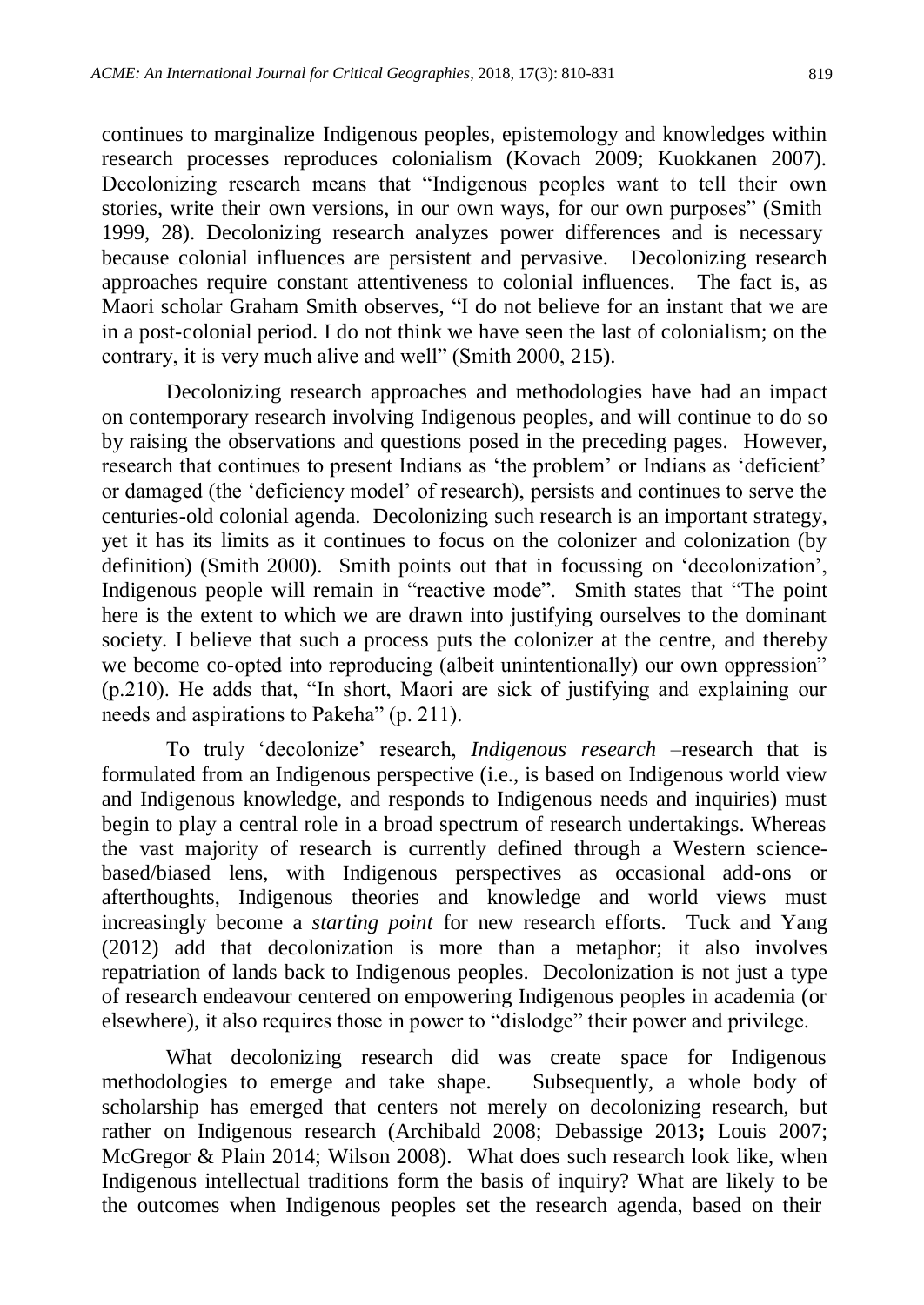questions, needs and concerns? What does research look like when the inherent intelligence, strength and capacity of Indigenous peoples form the foundations and motivation for intellectual inquiry?

Indigenous research is not premised on colonial research methods. It moves beyond decolonizing research to bring forth Indigenous worldviews, epistemologies, ontologies, ethics, values, and intellectual traditions (Kovach 2009; Wilson 2008). Kovach (2009, 37) writes that:

Indigenous methods do not flow from western philosophies; they flow from tribal epistemologies. If tribal knowledges are not referenced as legitimate knowledge systems guiding Indigenous methods and protocols within the research process, there is a congruency problem. Furthermore, by not recognizing Indigenous inquiry for what it is -a distinctive methodology- the political and practical quagmire will persist.

Indigenous research offers a much broader lens, and asks critical questions about knowledge production, generation, mobilization, and who really benefits from the research.

#### **The Role of Research in Facilitating Reconciliation**

The most recent justice inquiry into the historical and present lives of Indigenous peoples –the TRC– makes explicit the requirement to re-interpret the "Indian problem" as a "Canadian problem" shared by all. It is no longer viable, if indeed it ever was, to ignore the inextricable relationships between Indigenous and non-Indigenous peoples in Canada and their shared histories, present situations and future aspirations. For reconciliation to be achieved, a shared agenda for moving forward is necessary.

When the Honorable Justice Murray Sinclair, Chair of the TRC, was asked to convey the one overriding message that non-Aboriginal Canadians should come away with from the work of his Commission, he highlighted the need to "…put the relationship back into balance" (TRC 2015b). More specifically, the TRC states that:

…"reconciliation" is about establishing and maintaining a mutually respectful relationship between Aboriginal and non-Aboriginal peoples in this country. In order for that to happen, there has to be awareness of the past, acknowledgement of the harm that has been inflicted, atonement for the causes, and action to change behaviour. (p. 113)

Reconciliation must support Aboriginal peoples as they heal from the destructive legacies of colonization that have wreaked such havoc in their lives. But it must do even more. Reconciliation must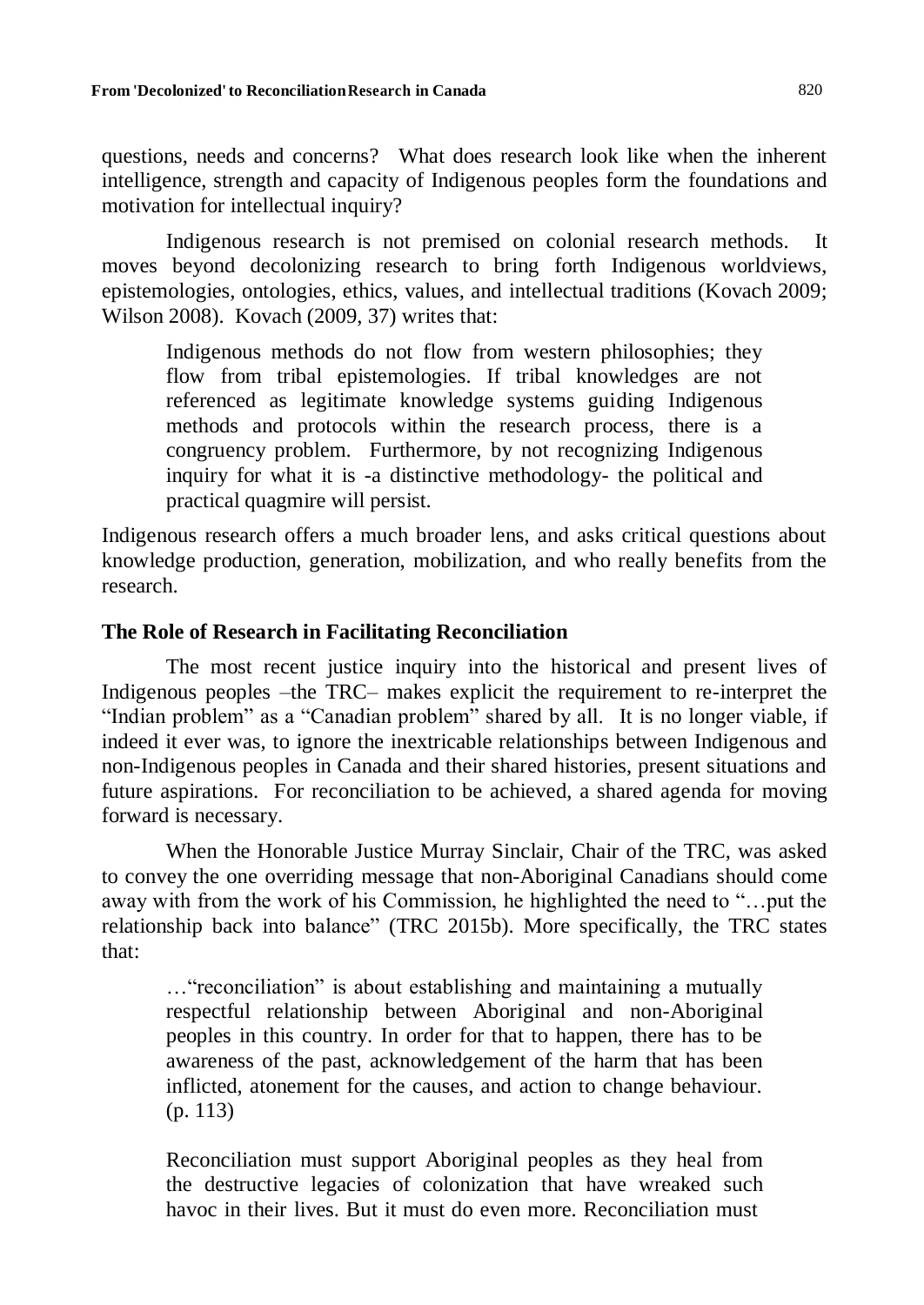inspire Aboriginal and non-Aboriginal peoples to transform Canadian society so that our children and grandchildren can live together in dignity, peace, and prosperity on these lands we now share. (p. 114)

TRC Chair Justice Murray Sinclair stressed that in order to achieve reconciliation and balance in the relationship we need to change the way non-Aboriginal people are educated about Aboriginal peoples. Clearly putting much of the responsibility on educational institutions at all levels, Justice Sinclair also stated that racism and colonialism are firmly embedded systemically and institutionally in Canada. This has to change.

The TRC's findings, such as those expressed by Justice Sinclair, have farreaching implications for post-secondary institutions, which are heavily invested in research, and which continue to train new generations of research scholars. The understanding these individuals have arrived at over the course of their studies in regards to Indigenous peoples will determine in large part the degree to which Indigenous research and indeed reconciliation as a whole is successful. It may even be appropriate to label the research needed from many of these individuals if Canada is to move forward on Indigenous issues as 'reconciliation research'.

The TRC offers substantial guidance as to the implementation of this reconciliation process, in part through the implementation of ten guiding principles (TRC 2015b, 3-4):

- 1. The *United Nations Declaration on the Rights of Indigenous Peoples* is the framework for reconciliation at all levels and across all sectors of Canadian society.
- 2. First Nations, Inuit, and Métis peoples, as the original peoples of this country and as self-determining peoples, have Treaty, constitutional, and human rights that must be recognized and respected.
- 3. Reconciliation is a process of healing of relationships that requires public truth sharing, apology, and commemoration that acknowledge and redress past harms.
- 4. Reconciliation requires constructive action on addressing the ongoing legacies of colonialism that have had destructive impacts on Aboriginal peoples' education, cultures and languages, health, child welfare, the administration of justice, and economic opportunities and prosperity.
- 5. Reconciliation must create a more equitable and inclusive society by closing the gaps in social, health, and economic outcomes that exist between Aboriginal and non-Aboriginal Canadians.
- 6. All Canadians, as Treaty peoples, share responsibility for establishing and maintaining mutually respectful relationships.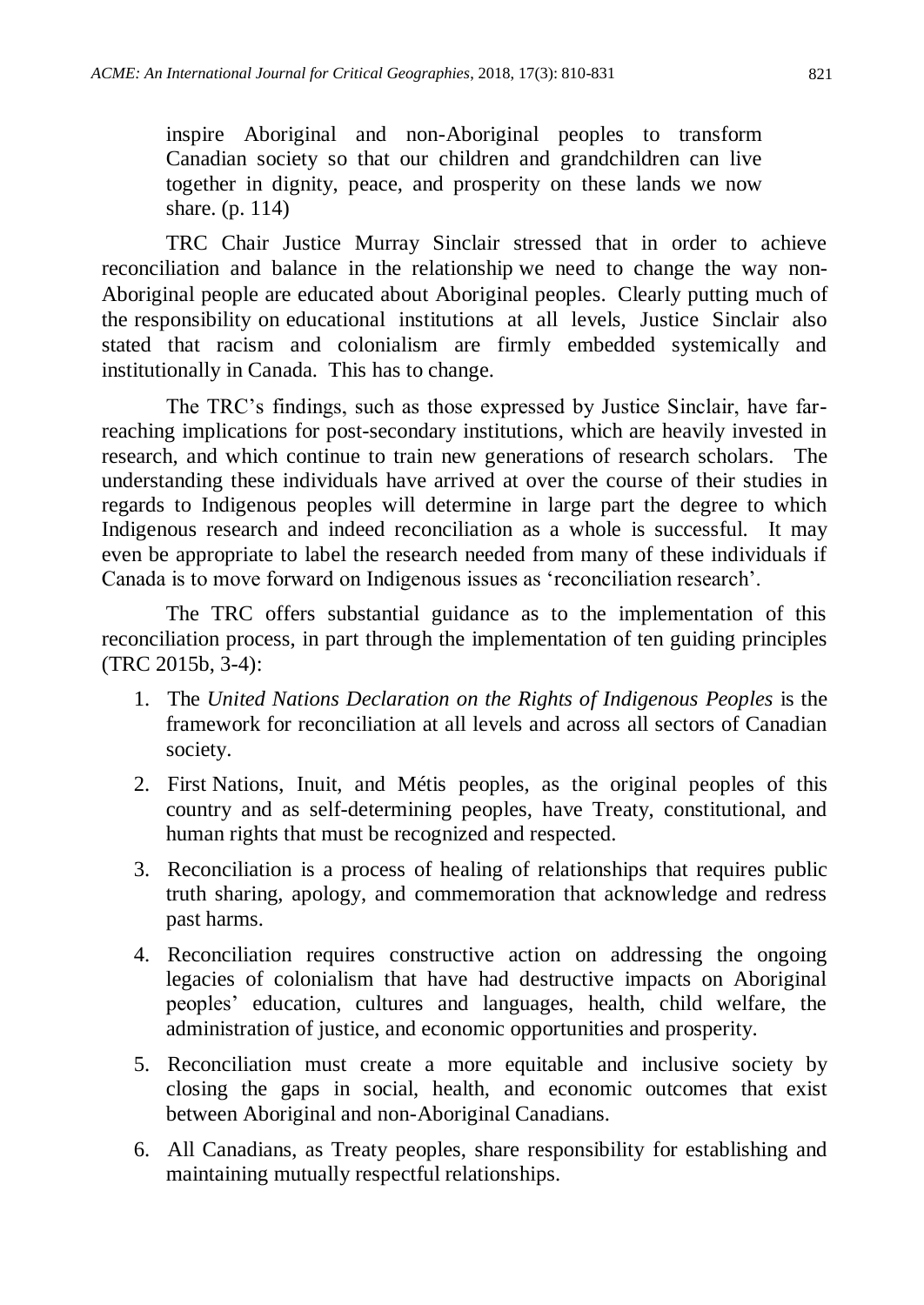- 7. The perspectives and understandings of Aboriginal Elders and Traditional Knowledge Keepers of the ethics, concepts, and practices of reconciliation are vital to long-term reconciliation.
- 8. Supporting Aboriginal peoples' cultural revitalization and integrating Indigenous knowledge systems, oral histories, laws, protocols, and connections to the land into the reconciliation process are essential.
- 9. Reconciliation requires political will, joint leadership, trust building, accountability, and transparency, as well as a substantial investment of resources.
- 10. Reconciliation requires sustained public education and dialogue, including youth engagement, about the history and legacy of residential schools, Treaties, and Aboriginal rights, as well as the historical and contemporary contributions of Aboriginal peoples to Canadian society.

Further to this, the TRC specifically highlights the importance of research to this process, in Recommendation 65 (TRC 2015c, 9):

- 1. Research is vital to reconciliation. It provides insights and practical examples of why and how educating Canadians about the diverse concepts, principles, and practices of reconciliation contributes to healing and transformative social change.
- 2. The benefits of research extend beyond addressing the legacy of residential schools. Research on the reconciliation process can inform how Canadian society can mitigate intercultural conflicts, strengthen civic trust, and build social capacity and practical skills for long-term reconciliation. First Nations, Inuit, and Métis peoples have an especially strong contribution to make to this work.
- 3. Research partnerships between universities and communities or organizations are fruitful collaborations and can provide the necessary structure to document, analyze, and report research findings on reconciliation to a broader audience.

Continued and wilful ignorance of Indigenous peoples and issues is no longer viable, nor is the 'Indian problem' an appropriate construct. The problems that exist in Canada that impact Indigenous communities and peoples the hardest, are in fact 'problems', 'issues', and 'challenges' faced by all peoples in Canada, not just Aboriginal peoples. To focus only on Aboriginal peoples, and not simultaneously turn one's gaze on oneself and his/her society, remains a colonial act. *We need to ask fundamentally different sets of questions.*

The Social Sciences and Humanities Research Council (SSHRC), a major government funding body in Canada, has responded to the TRC's call for reconciliation research. SSHRC President Ted Hewitt stated that "Social science and humanities scholars and their partners across the country are in a position to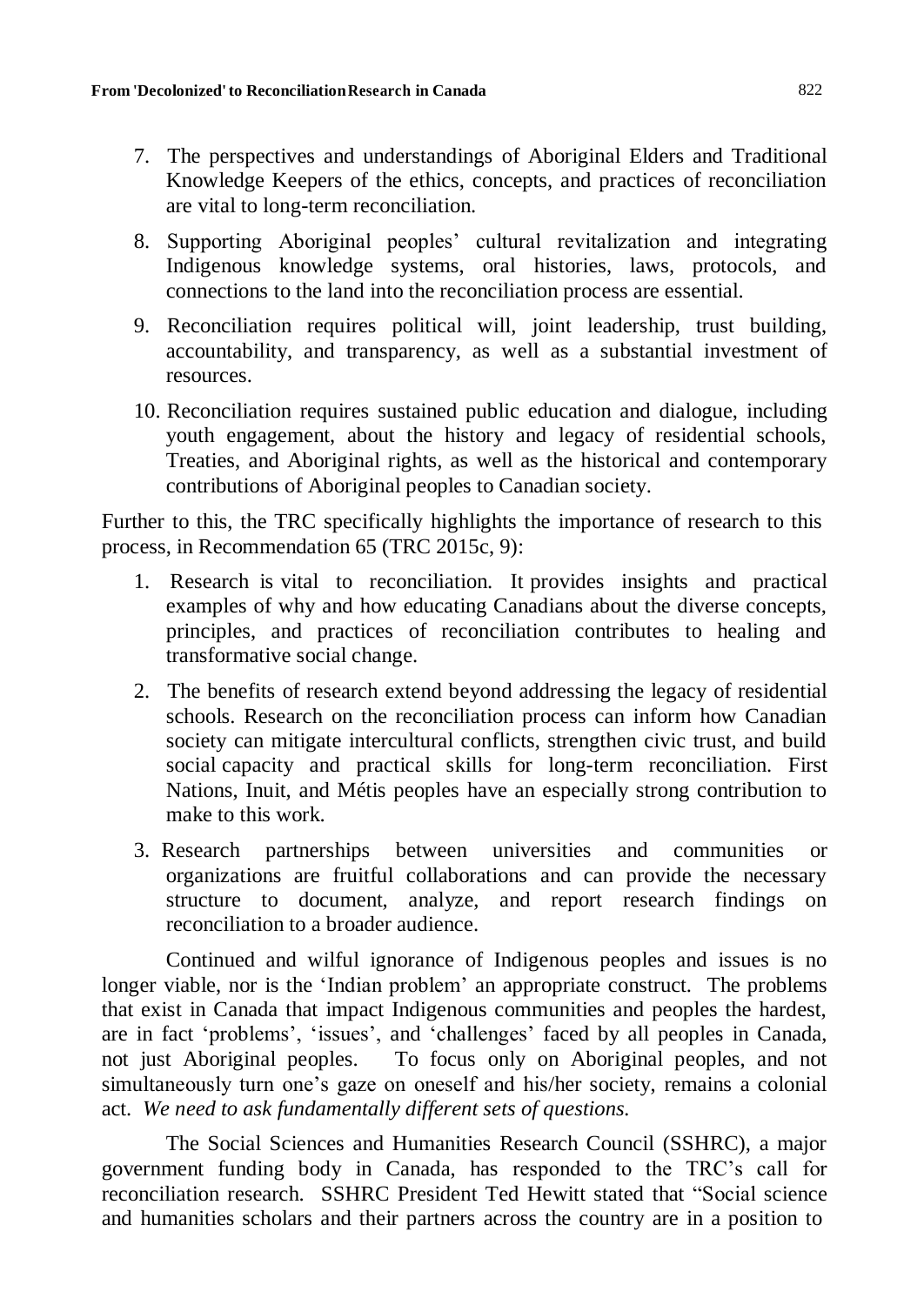facilitate access to knowledge in all of these areas – knowledge properly grounded in relations of respect, diversity and reciprocity between indigenous and academic communities" (Hewitt 2016). It is expected that many scholars will jump on this commitment, with the risk that some of them will produce still more research that continues to exploit Indigenous communities and knowledge. The time is thus ripe for advancing the terms and conditions for authentic and meaningful "reconciliation research". How can research institutions respond to this vision, whereby Indigenous and reconciliation research play a central role in the broader reconciliation process? The following suggestions are not exhaustive, yet they represent a place from which to begin dialogue, a way to initiate relationships built on trust.

#### **Suggestions for Supporting 'Reconciliation Research'**

#### *1. Recognize and reconceptualize the 'Indian Problem' as a Canadian Problem*

The Honorable Justice Murray Sinclair has stated repeatedly that the findings of the TRC highlight problems which are not uniquely Indigenous: they are problems shared with Canada (and Canadians) based on a shared colonial history and a conflict-ridden present. Therefore, we must fundamentally challenge the fact that research continues to focus on "addressing the Indian Problem" or addressing the damage rather than recognizing that the challenges are faced by us all. The "Indian Problem" or the "Indian as a Problem" is a persistent yet fictional construct that continues to haunt Indigenous peoples. It is difficult to see a bright future when everywhere you turn your existence is understood and presented as a "problem". Or as Tuck points out "…damage centered research involves social and historical contexts at the onset [but] the significance of these contexts is regularly submerged. Without the context of racism and colonization, all we're left with is the damage, and this makes our stories vulnerable to pathologizing analyses (p.415). The TRC consistently challenged this prevailing myth and generated a narrative that puts responsibility for change squarely on the shoulders of all Canadians.

#### *2. Critically Assess the Existing Body of Knowledge*

When the RCAP developed its expansive research agenda, particular attention was paid to the application of ethical guidelines to any research undertaken in support of the commission's work. Of critical and unusual importance was the realization that previous research could frequently not be relied on for guidance in this area. When it came to Indigenous research, it would be necessary NOT to replicate many aspects of previous work rather than build directly upon it as normally happens in research. This was explained by the RCAP (1993, 37) as follows:

In the past, research concerning Aboriginal peoples has usually been initiated outside the aboriginal community and carried out by non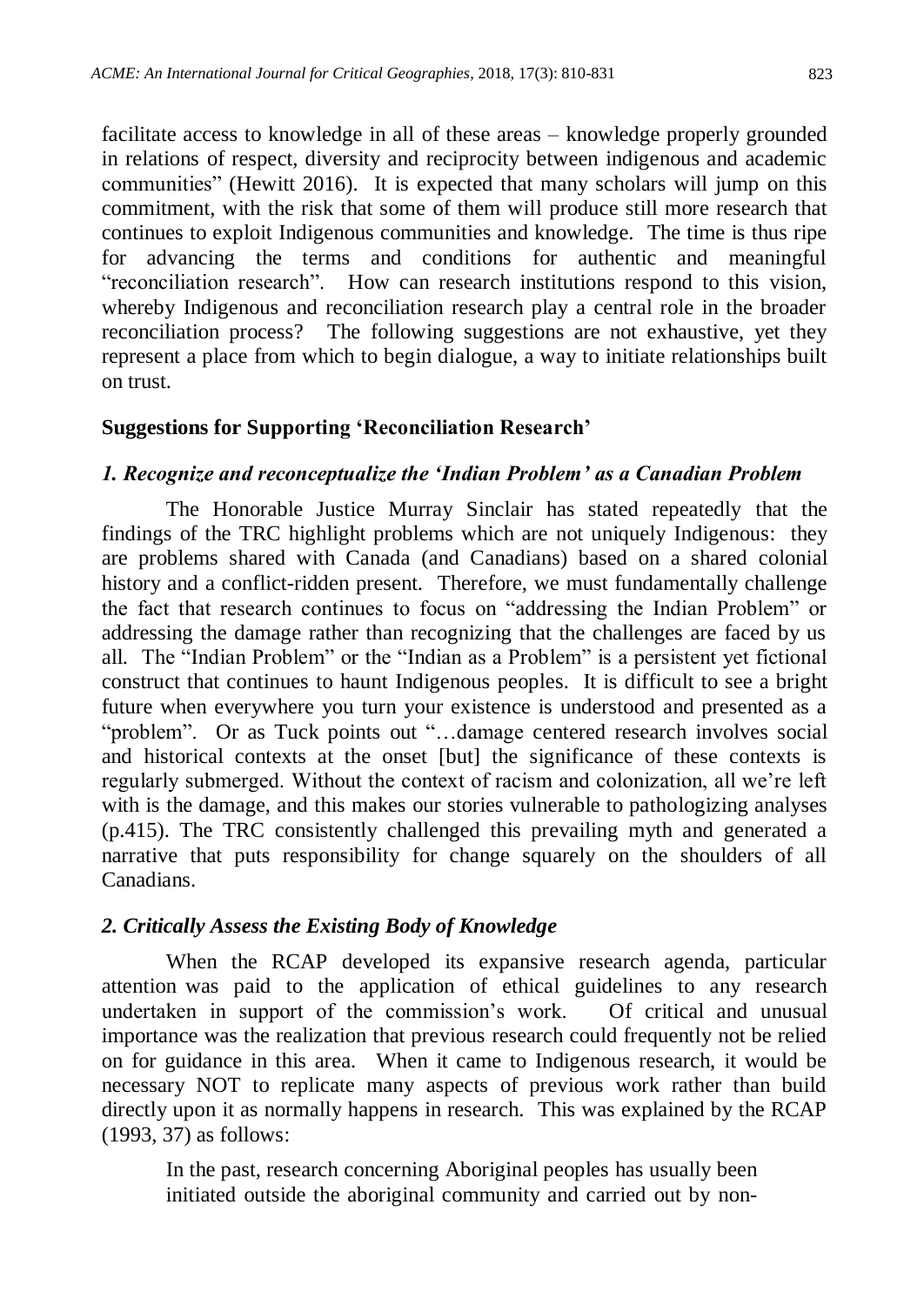aboriginal personnel. Aboriginal peoples have had almost no opportunity to correct misinformation or to challenge ethnocentric and racist interpretations. Consequently, the existing body of research, which normally provides a reference point for new research, must be open to reassessment.

In other words, what is currently "known" about Indigenous peoples must be critically evaluated and examined. As well, the research paradigm must shift from "studying" Indigenous peoples to relating to Indigenous peoples in a respectful, equitable and mutually beneficial way (Kovach 2009). Society as a whole needs to come to a very different understanding of who Indigenous people are.

#### *3. Enable Structural, Systemic and Institutional Change*

Reconciliation research must challenge the existing power structures that continue to fan the flames of racism and colonialism. As institutes of higher learning, universities must meet this challenge head-on by engaging in decolonizing processes themselves. Furthermore, they must, first and foremost acknowledge and respect the Indigenous territories they literally sit on and ensure a viable and sustainable (i.e., commemorative and mutually beneficial, not merely token) Indigenous presence within their communities. They must acknowledge their shared colonial history with Indigenous peoples and how they have been implicated in the colonial past and present. Universities must in fact ensure they are not in any way reproducing colonial relations in their governance, administration, teaching, research or practices. Are Indigenous initiatives present, genuine and authentic? Are Indigenous peoples present and visible in governing structures? Are Indigenous peoples present in high level administration? Are Indigenous faculty, staff, students and visitors present? Fortunately there has been some evidence of change in this regard in some cases. For example, Lakehead University has appointed an Indigenous Vice-Provost and institutional change has occurred as a result. Lakehead now requires all students to take a course in Aboriginal history/studies. Some universities have signed MOU's with Indigenous communities and nations in the territories they stand on. These are positive initiatives, but the status quo in many institutions remains unaltered.

Efforts at structural, institutional and systemic change require more than developing Indigenous theories, methodologies and practices. However, the type (and process) of research can change in short order. There is no shortage of work to be done in this area, with over 400 recommendations from the RCAP still largely collecting dust on a shelf, and another 94 generated by the TRC alone, determinedly not simply to experience a similar fate.

#### *4. Respectfully Engage with Indigenous Peoples*

Universities are notorious for engaging with Indigenous peoples solely as 'research subjects' and participants, and even this most often through the effort of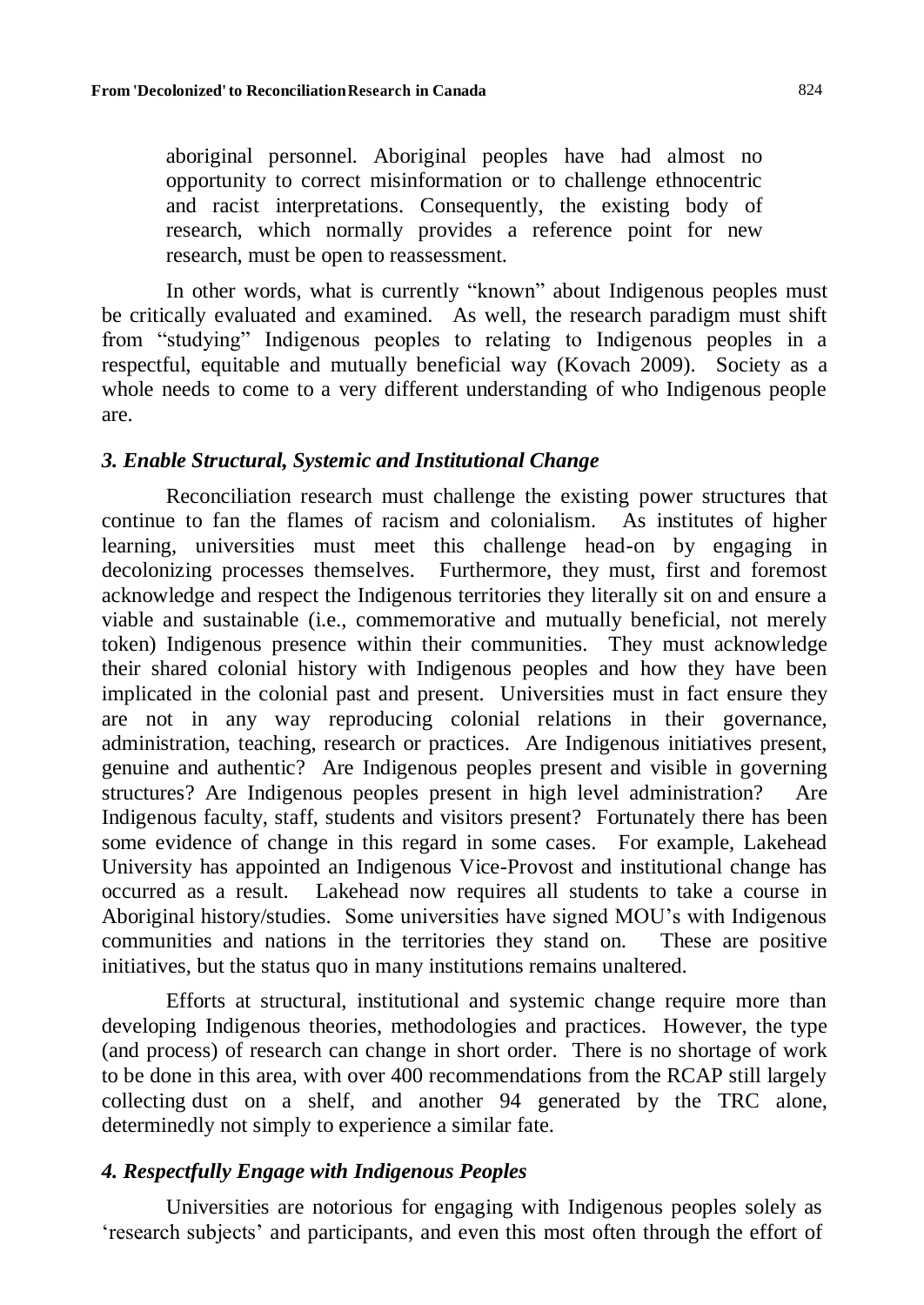individual researchers rather than by invitation of the university as a whole. Universities, except for a few that have developed more formal relationships through MOUs or committees, continue to ignore Indigenous communities and leadership (except when they want something, like a speaker or support for a research effort). Universities have failed consistently to engage with Indigenous peoples as *people*.

There appears to be a certain amount of fear on behalf of universities and other institutions of engaging with Indigenous peoples on terms other than the institutions' own. Indigenous ideas continue to be filtered through the lens of academia and rationalized through Western theory. In this paradigm of Indigenous engagement, the actual task of engaging in respectful relationships falls on the shoulders of individual faculty members, and sometimes even students (who are often Indigenous), who find themselves suddenly carrying a burden of responsibility as lone representatives of entire universities and Indigenous nations in what can sometimes be a politically delicate situation. Most universities have yet to take steps to lift this burden by developing relationships at multiple levels (administratively and in terms of governance) that enable dialogue and a mutually beneficial exchange of ideas among various representatives. They have not sufficiently altered their behaviours in relation to Indigenous peoples, despite physically standing on their territories. Increasingly in Canada, Universities have to varying degrees adopted the practice of acknowledging Indigenous peoples and their lands during various university occasions (e.g., graduations, meetings), yet concrete "actions" to support such acknowledgement have usually not been taken.

Universities must overcome their trepidation and begin to learn about and talk to the Indigenous nations and communities around them. It will be very challenging indeed to move forward on a path of reconciliation with Indigenous peoples in the absence of dialogue with those same peoples.

#### *5. Provide for Cultural Safety*

Universities must ensure they provide culturally safe environments for Indigenous faculty, staff, students and visitors. Indigenous people in postsecondary institutions face challenges of epistemic violence and dominance. Many speak about their traumatizing experiences with persistent notions of white supremacy and privilege that have only served to foster alienation (Kovach 2009, Kuokkanen 2007, Menzies 2013). Cultural safety includes making space for ceremonies, traditions and other expressions of Indigenous worldview. Unfortunately, some universities have permitted lateral violence to fester. The Native Women's Association of Canada defines lateral violence as occurring when oppressed people "…become the oppressor and within the workplace or community they now direct abuse to people of their own gender, culture, sexuality, and profession. In other words, instead of directing their anger at the oppressor, these workplace or community aggressors now direct their anger at their own peers or community members" (NWAC 2011, 1). Some universities have failed time and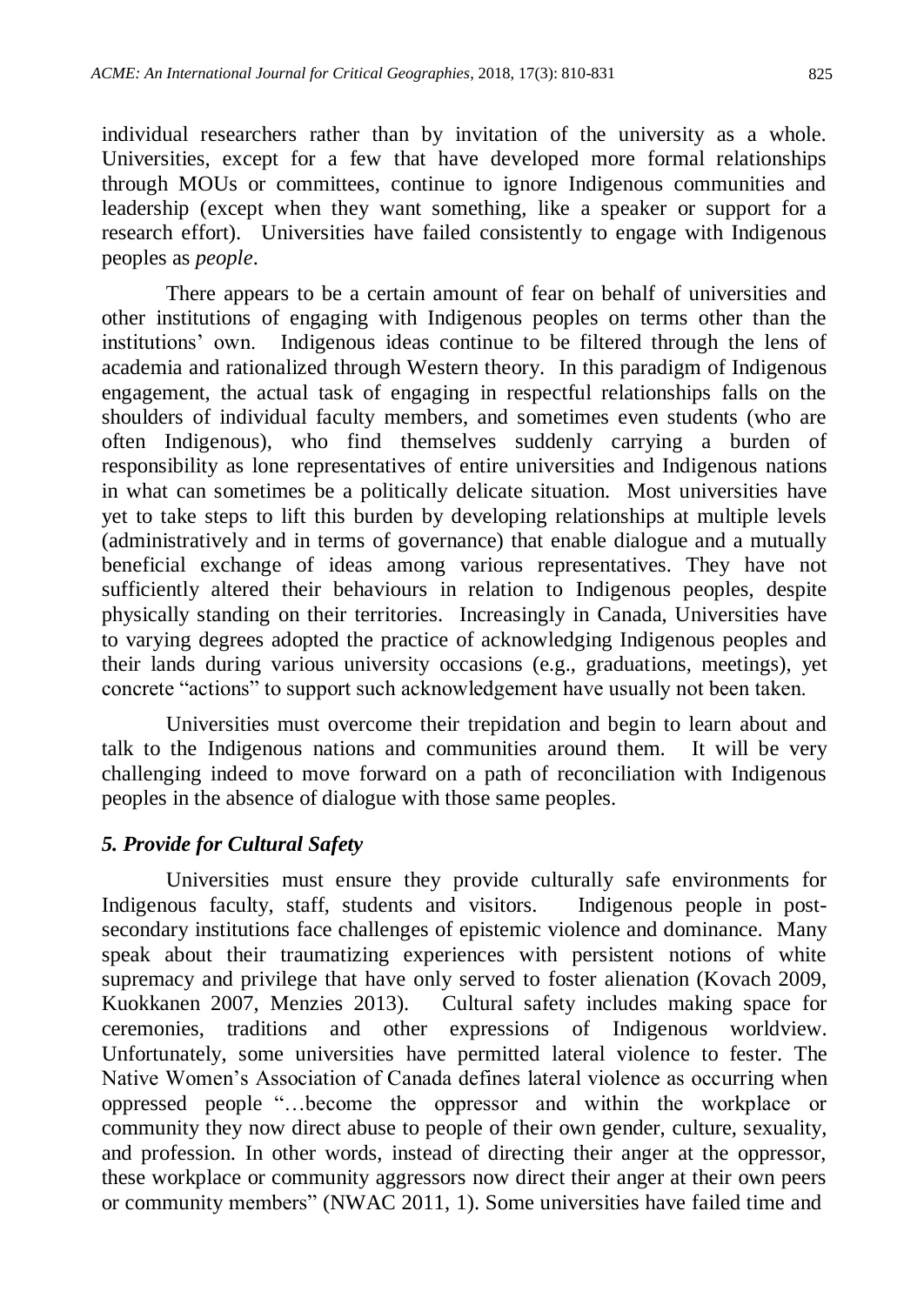time again to ensure that Indigenous faculty, in particular women, feel safe in their places of work.

#### *6. Reconciliation in Post-Secondary Institutions: A Call to Action*

For reconciliation to thrive in the coming years, it will also be necessary for federal, provincial, and territorial governments, universities, and funding agencies to invest in and support new research on reconciliation. Over the course of the Commission's work, a wide range of research projects across the country have examined the meaning, concepts, and practices of reconciliation. Yet, there remains much to learn about the circumstances and conditions in which reconciliation either fails or flourishes. Equally important, there are rich insights into healing and reconciliation that emerge from the research process itself. (TRC 2015a, 292)

Universities must turn their gaze to their own institutions, question their motives deeply and assess their willingness to engage in reconciliation work. Such work will require universities to "let go" of some long standing ideas and practices and acknowledge their role in the continued colonization of Indigenous peoples. (Menzies 2013) First, they must recognize that universities are not the only sites of research excellence: Indigenous communities are creating their own institutions which are, or are becoming, sites of excellence in research and teaching. Kenjgewin Teg Educational Institute, for example, delivers a host of programs, including an Anishinaabemowin (Anishinaabe language) program, while Six Nations Polytechnic hosts an Indigenous Knowledge Center. Operating under a different model, some Indigenous centers of higher learning have partnered with mainstream universities: for example, Ryerson University offers a BA in Public Administration and Governance which is run as a partnership between Ryerson and the First Nations Technical Institute.

The dominant paradigm of *extracting* knowledge from Indigenous peoples, communities and organizations has to shift to one of *collaborating and partnering*. In this collaborative approach, knowledge remains within Indigenous communities, on their terms. Principles relating to 'Ownership, Control, Access and Protection' (OCAP) (Schnarch 2004), as well as concepts relating to intellectual sovereignty and self-determination, provide ethical guidance in this area. Such guidance is critical since, as has unfortunately been seen with past undertakings, recommendations set out by such entities as the TRC may create the potential for further exploitation to occur under the guise of reconciliation research.

There is no reason why universities, who are considerably far better funded than community-based Indigenous educational institutes, cannot partner and collaborate with these Indigenous organizations in key program areas. Such engagement will hopefully alleviate the desire to 'extract" from Indigenous communities.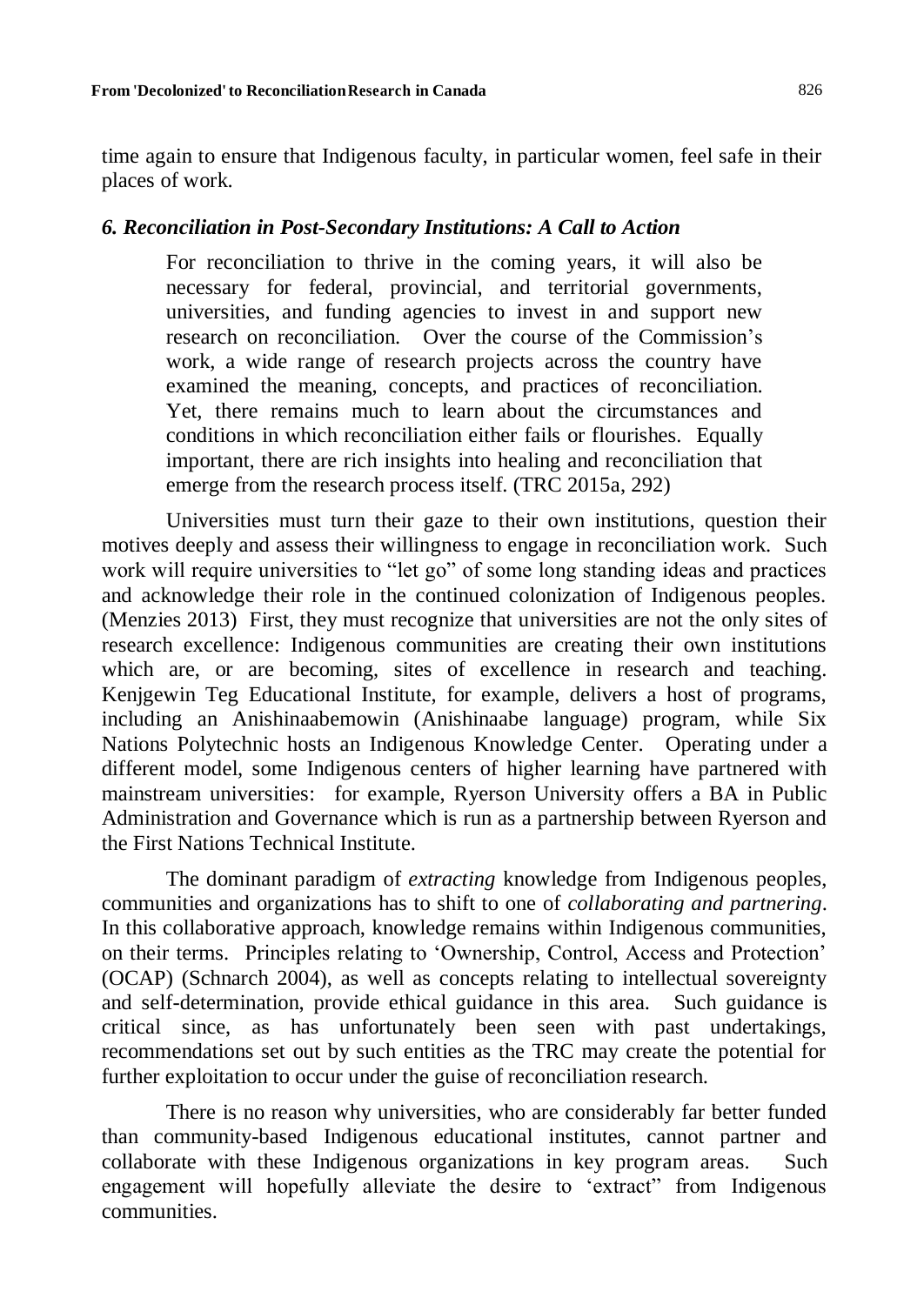For example, in TRC's Call to Action, Recommendation 14 states that:

We call upon the federal government to enact an Aboriginal Languages Act that incorporates the following principles:

- i. Aboriginal languages are a fundamental and valued element of Canadian culture and society, and there is an urgency to preserve them.
- ii. Aboriginal language rights are reinforced by the Treaties.
- iii. The federal government has a responsibility to provide sufficient funds for Aboriginal-language revitalization and preservation.
- iv. The preservation, revitalization, and strengthening of Aboriginal languages and cultures are best managed by Aboriginal people and communities.
- v. Funding for Aboriginal language initiatives must reflect the diversity of Aboriginal languages. (TRC 2015c, 2)

It stands to reason that, if community-based language programs already exist at the local level in the territories where languages are spoken and lived, universities could partner with Indigenous educational institutions and support such programming to deliver on the TRC language recommendations. It becomes unnecessary and perhaps even undesirable to compete with Indigenous organizations for limited education funding. Currently, most universities continue to cling fiercely to harmful practices of knowledge extradition, contributing to an ongoing 'brain drain' in Indigenous communities. Why not just work *with*  Indigenous organizations so everyone can benefit?

#### **Conclusion: Anishinaabewin Conference Series: A Progressive Example**

The annual Anishinaabewin Conference, hosted by the Ojibway Cultural Foundation [\(http://www.ojibweculture.ca/\), b](http://www.ojibweculture.ca/))rings together a diverse group of Anishinaabe contributors to share Anishinaabek knowledge (Gkendaasowin) from various perspectives and disciplinary traditions (e.g., history, linguistics, language, art, anthropology, environmental studies) including perspectives rooted in community and Anishinaabe traditions (oral tradition, storytelling). The Anishinaabek who contribute to these proceedings are all scholars in their own right, although not all work in scholarly or academic environments. However, anyone can attend the conference itself and experience a few days of Anishinaabe protocol and ceremony, essential components of any gathering.

The Anishinaabewin conferences might be thought of as Anishinaabe scholarly conferences, as the most learned of the Anishinaabe lead and participate - Elders, Grandmothers, Grandfathers, traditional teachers, artists, singers, dancers, activists, community leaders, educators and storytellers - and share their knowledge among peers. These conferences provide space for critical evaluation of what has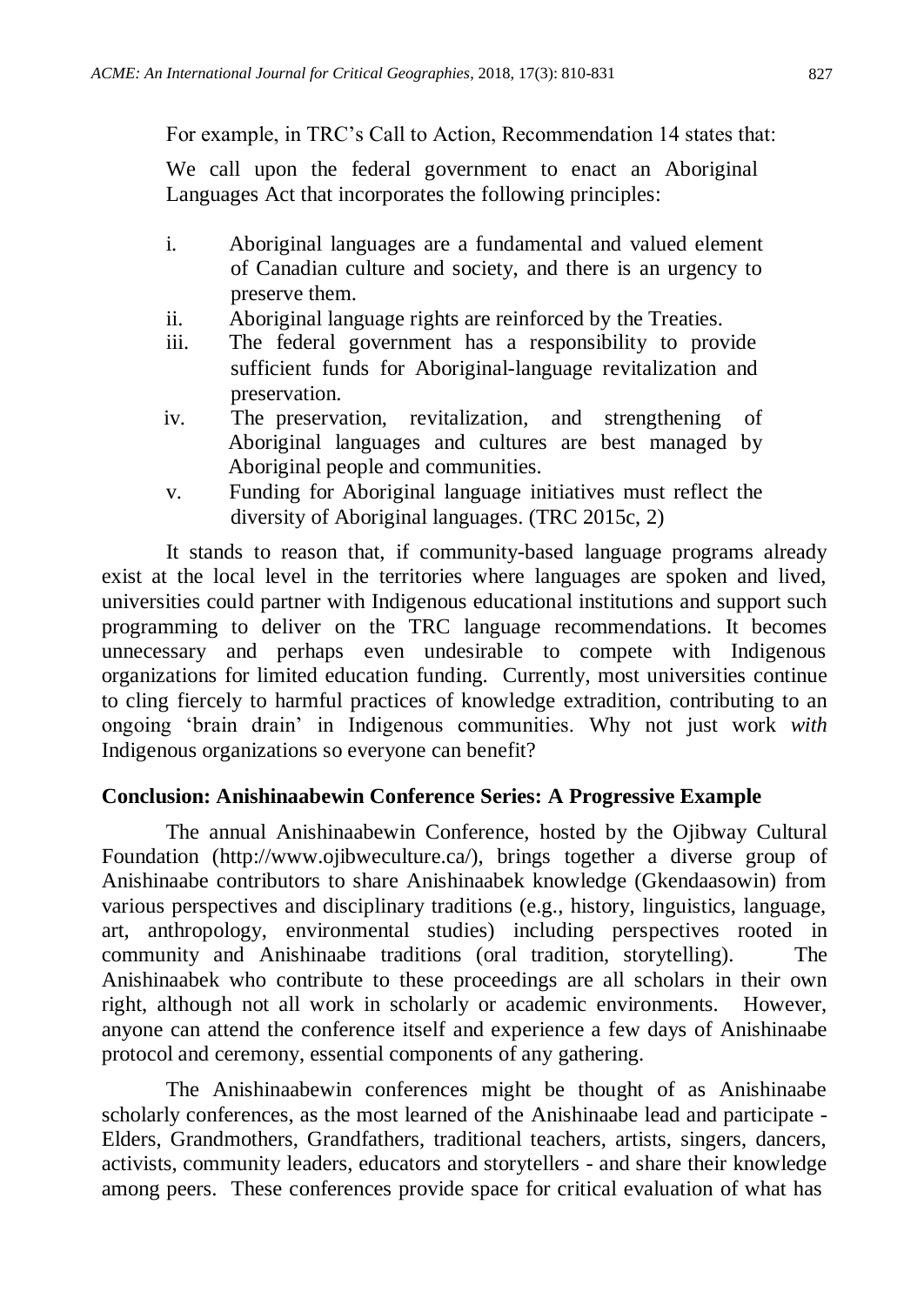**From 'Decolonized'to ReconciliationResearch in Canada** 828

been written about the Anishinaabek over the centuries, by mainly non-Indigenous peoples (e.g., religious scholars, historians, linguists, anthropologists, poets, government officials) (Geniusz 2009). The proceedings contribute to the growing body of knowledge of Anishinaabe Gkendaasowin generated by Anishinaabek themselves. The conferences and proceedings represent an initial step in ensuring Anishinaabe Gkendaasowin is more widely accessible in our own communities and among our own people for our own benefit. These proceedings represent a collective storytelling effort, speaking to the enduring and transformative nature of Anishinaabek intellectual traditions.

The conferences support multi-generational gatherings where knowledge can be shared, just as it has been for countless generations, thus helping to revitalize Anishinaabek nationhood. There have been various conference themes over the years, involving the revitalization of various forms of Anishinaabek intellectual and spiritual traditions through storytelling and research. Research, it can be argued, is another form of reclaiming our stories and knowledge through personal transformation in pursuit of knowledge (Doerfler et al., 2013). As Anishinaabek, we have our own worldviews, philosophies, epistemologies and forms of inquiry (i.e., research) that account for our relationships and existence in the world. The Anishinaabewin series represents the diversity of ways in which Anishinaabek are tackling the difficult, yet transformative, work of decolonizing the knowledge and information that for centuries others have written about us (King 2013). Contributors to the conferences and proceedings have dedicated their lives to honouring the knowledge given to us by our ancestors and by other beings to create new knowledge that will serve our nations now and into the future.

Anishinaabek research can also be referred to as Biskaabiiyang (returning to ourselves), as described by Wendy Geniusz (2009). Over the years, many distinguished Anishinaabek have shared their knowledge in various contexts: whether in classrooms, courtrooms, political assemblies, or conference halls; at rallies or community functions; on the land or in ceremony. During each talk or teaching, Anishinaabek theoretical and research frameworks are used to describe the work that we do in our communities or in our workplaces to improve the lives of Anishinaabek. We remain committed to our culture, traditions and our language, actively contributing to the growing body of Anishinaabe Gkendaasowin while recognizing that we face new challenges and must respond in ways that are relevant to present circumstances, including reconciling difficult relationships with others who benefit from the persistence of colonial research and practices.

The Anishinaabewin series represents a form of reconciliation research as it serves as a forum for revitalizing Anishinaabek Gkendaasowin, but also affirms Biskaabiiyang to support Anishinaabe self-determination. The center of knowledge generation, production and dissemination remains in the hands of community (through the Ojibway Cultural Foundation), yet publication of the conference proceedings ensures Anishinaabek Gkendaasowin is available and shared with all who choose to listen.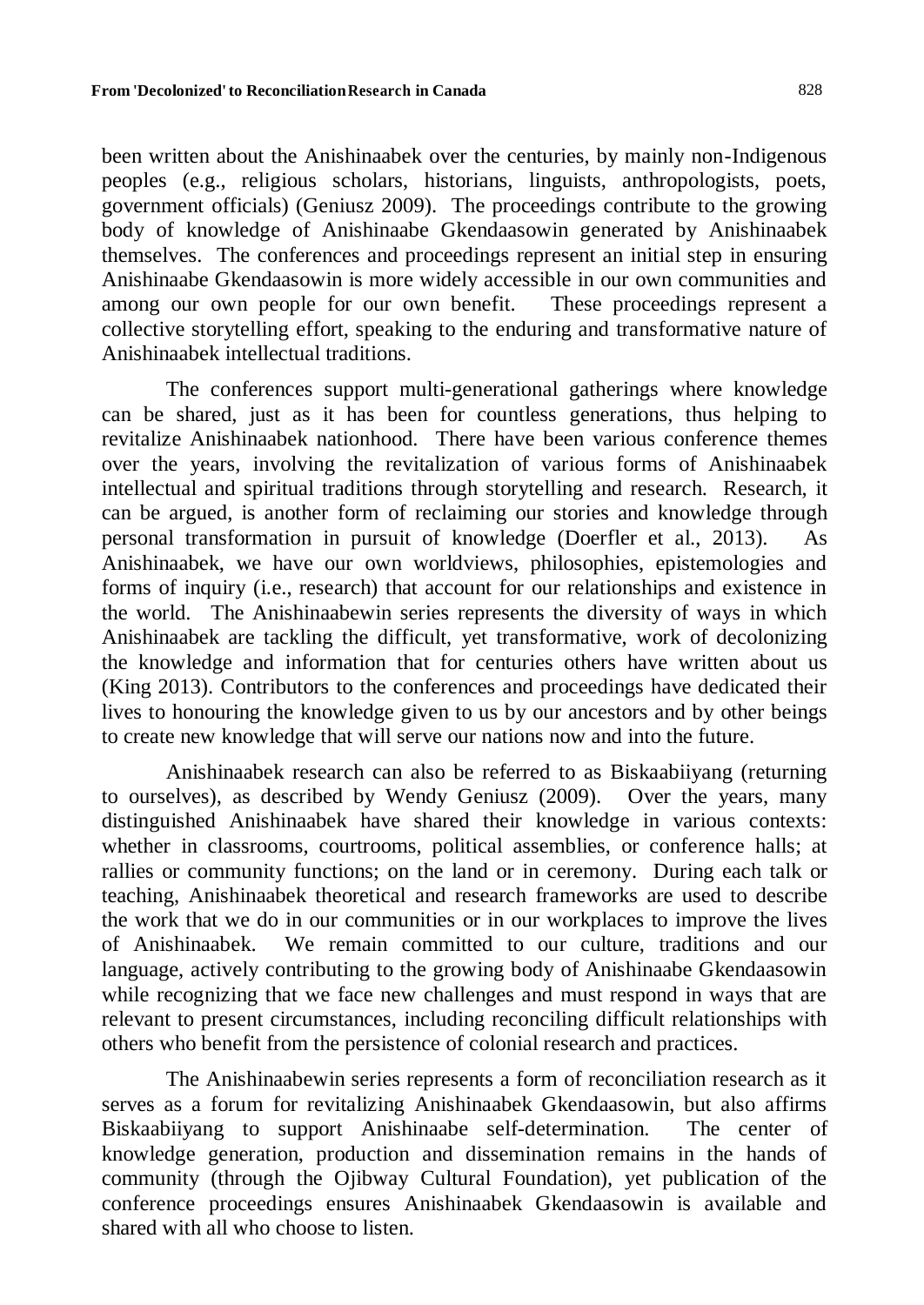To achieve balance in the relationship between Aboriginal and non-Aboriginal peoples in Canada as outlined by the TRC, Indigenous nations must take action to realize our own aspirations. As Smith (2000) advocates, "We must reclaim our own lives in order to put our destinies in our own hands" (p. 211). If research institutions such as universities respond as well to our priorities, goals and needs, then reconciliation research will be enabled to serve its desired end.

#### **References**

- Ambler, S. (2014). *Invisible Women: A Call to Action. A Report on Missing and Murdered Indigenous Women in Canada* (Rep.). Ottawa, ON: Speaker of the House of Commons. Retrieved fro[m](http://ywcacanada.ca/data/research_docs/00000359.pdf) [http://ywcacanada.ca/data/research\\_docs/00000359.pdf](http://ywcacanada.ca/data/research_docs/00000359.pdf)
- Anaya, J. (2014). The Situation of Indigenous Peoples in Canada. Retrieved July 14, 2016, from [http://unsr.jamesanaya.org/country-reports/the-situation-of](http://unsr.jamesanaya.org/country-reports/the-situation-of-)indigenous-peoples-in-canada
- Archibald, J. (2008). *Indigenous storywork: Educating the heart, mind, body, and spirit*. Vancouver: UBC Press.
- Assembly of First Nations (AFN). (2013). *Indian Residential Schools. AFN Annual Report 2013* [\(Rep.\). Ottawa, ON: AFN. http://www.afn.ca/en/policy](http://www.afn.ca/en/policy-)areas/indian-residential-schools
- Bodley, J. H. (2008). *Victims of progress, 5th ed.* Lanham, MD: Alta Mira Press.
- Cole, D. (1985). *Captured Heritage: The Scramble for Northwest Coast Artifacts*. Seattle, WA: University of Washington Press.
- Debassige, B. (2013). Building on Conceptual Interpretations of Aboriginal Literacy in Anishinaabe Research: A Turtle Shaker Model. *Canadian Journal of Education, 36*(2), 4-33.
- Doerfler, J., Sinclair, N. J., & Stark, H. K. (2013). *Centering Anishinaabeg studies: Understanding the world through stories*. Winnipeg: University of Manitoba Press.
- Furniss, E. (1995). *Victims of benevolence: The dark legacy of the Williams Lake residential school*. Vancouver: Arsenal Pulp Press.
- Geniusz, W. D. (2009). *Our knowledge is not primitive: Decolonizing botanical Anishinaabe teachings*. Syracuse, NY: Syracuse University Press.
- Haig-Brown, C. (1998). *Resistance and renewal: Surviving the Indian residential school*. Vancouver, BC: Arsenal Pulp Press.
- Hewitt, T. (2016). Canada's researchers eager to support truth and reconciliation efforts. University Affairs. [http://www.universityaffairs.ca/opinion/in-my](http://www.universityaffairs.ca/opinion/in-my-)opinion/canadas-researchers-eager-to-support-truth-and-reconciliation-efforts/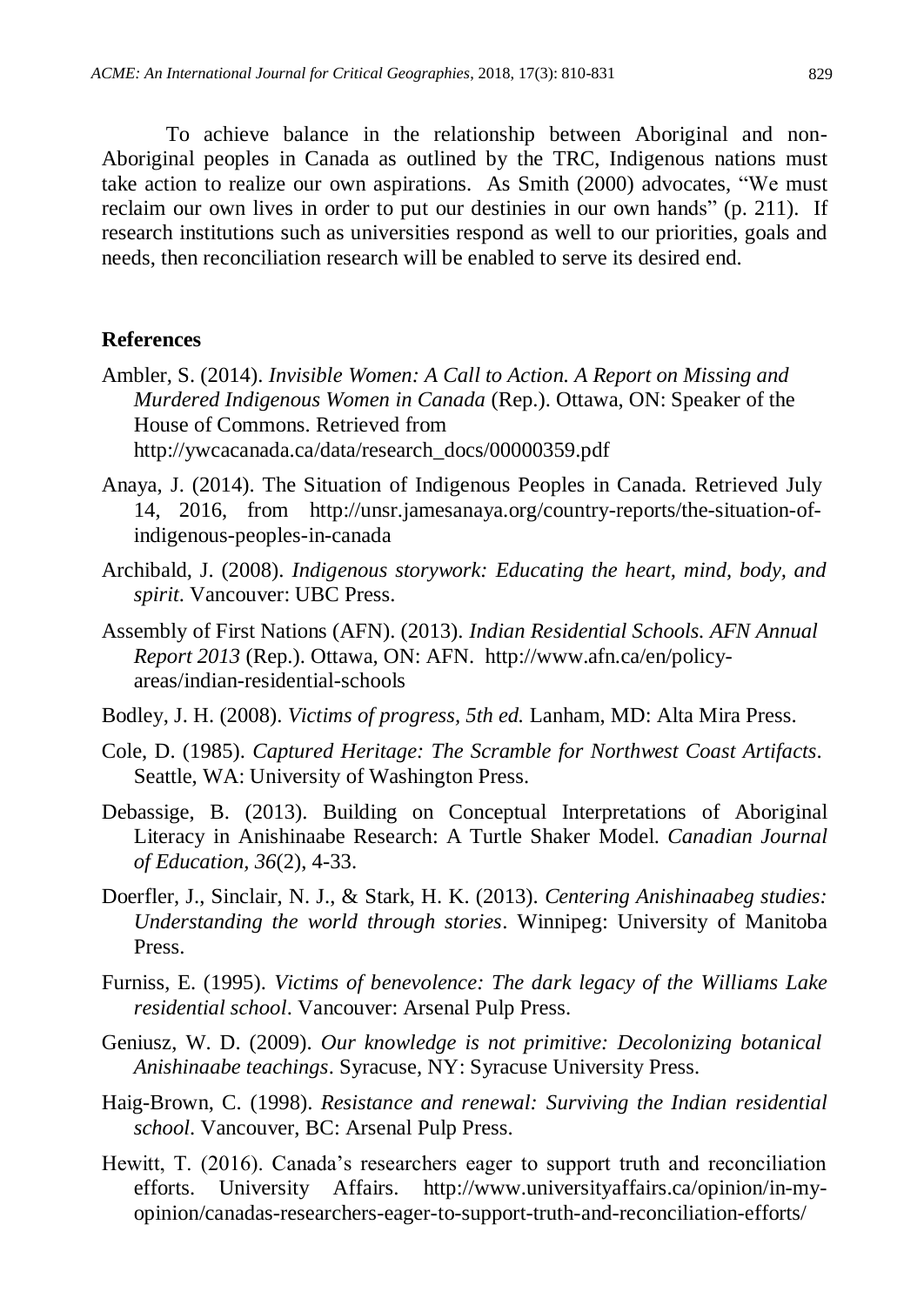- King, C. O. (2013). *Balancing two worlds: Jean-Baptiste Assiginack and the Odawa Nation, 1768-1866*. Saskatoon, SK: Fastprint.
- Kovach, M. (2009). *Indigenous methodologies: Characteristics, conversations and contexts*. Toronto: University of Toronto Press.
- Indigenous and Northern Affairs Canada. (2010a). Address by the Honourable Jane Stewart, Minister of Indian and Northern Affairs Development on the occasion of the unveiling of Gathering Strength-Canada's Aboriginal Action Plan[.](http://www.aadnc-aandc.gc.ca/eng/1100100015725/1100100015726) <http://www.aadnc-aandc.gc.ca/eng/1100100015725/1100100015726>
- Indian and Northern Affairs Canada. (2010b). Prime Minister Stephen Harper's Statement of Apology to former Students of Indian Residential Schools[.](http://www.aadnc-aandc.gc.ca/eng/1100100015644/1100100015649) <http://www.aadnc-aandc.gc.ca/eng/1100100015644/1100100015649>
- Kuokkanen, R. J. (2007). *Reshaping the university: Responsibility, indigenous epistemes, and the logic of the gift*. Vancouver: University of British Columbia Press.
- Laenui, P. (2000). Processes of Decolonization. In, Marie Battiste (ed). *Reclaiming Indigenous Voice and Vision*. Vancouver: University of British Columbia Press. pp. 150-160.
- Louis, R. (2007). Can You Hear us Now? Voices from the Margin: Using Indigenous Methodologies in Geographic Research. *Geographical Research* 45(2): 130-139.
- McGregor, D., and Plain, S. (2014). Anishinabe Research Theory and Practice: Place Based Research. In: Corbiere, Alan., Corbiere, Mary Ann, McGregor, Deborah, and Migwans, Crystal. (eds.). *Anishinaabewin Niiwin: Four Rising Winds*. M'Chigeeng: Ojibwe Cultural Foundation. pp. 93-114.
- Menzies, C. (2013). Standing on the Shore with Saaban: An Anthropological Rapprochement with an Indigenous Intellectual Tradition. *Collaborative Anthropologies* 6: 171-199.
- Miller, J. R. (1996). *Shingwauk's vision: A history of native residential schools*. Toronto: University of Toronto Press.
- Mosby, I. (2013). Administering Colonial Science: Nutrition Research and Human Medical Experimentation in Aboriginal Communities and Residential Schools, 1942-1952. *Histoire sociale / Social History* 46(91): 145-172.
- Native Women's Association of Canada (NWAC). (2010). *What Their Stories Tell Us: Research Findings from the Sisters In Spirit Initiative.* Ottawa: Native Women's Association of Canada. [http://www.nwac.ca/wp](http://www.nwac.ca/wp-)content/uploads/2015/05/2010\_What\_Their\_Stories\_Tell\_Us\_Research\_Findin gs\_SIS\_Initiative.pdf.

[Ojibway Cultural Foundation. http://www.ojibweculture.ca/](http://www.ojibweculture.ca/)